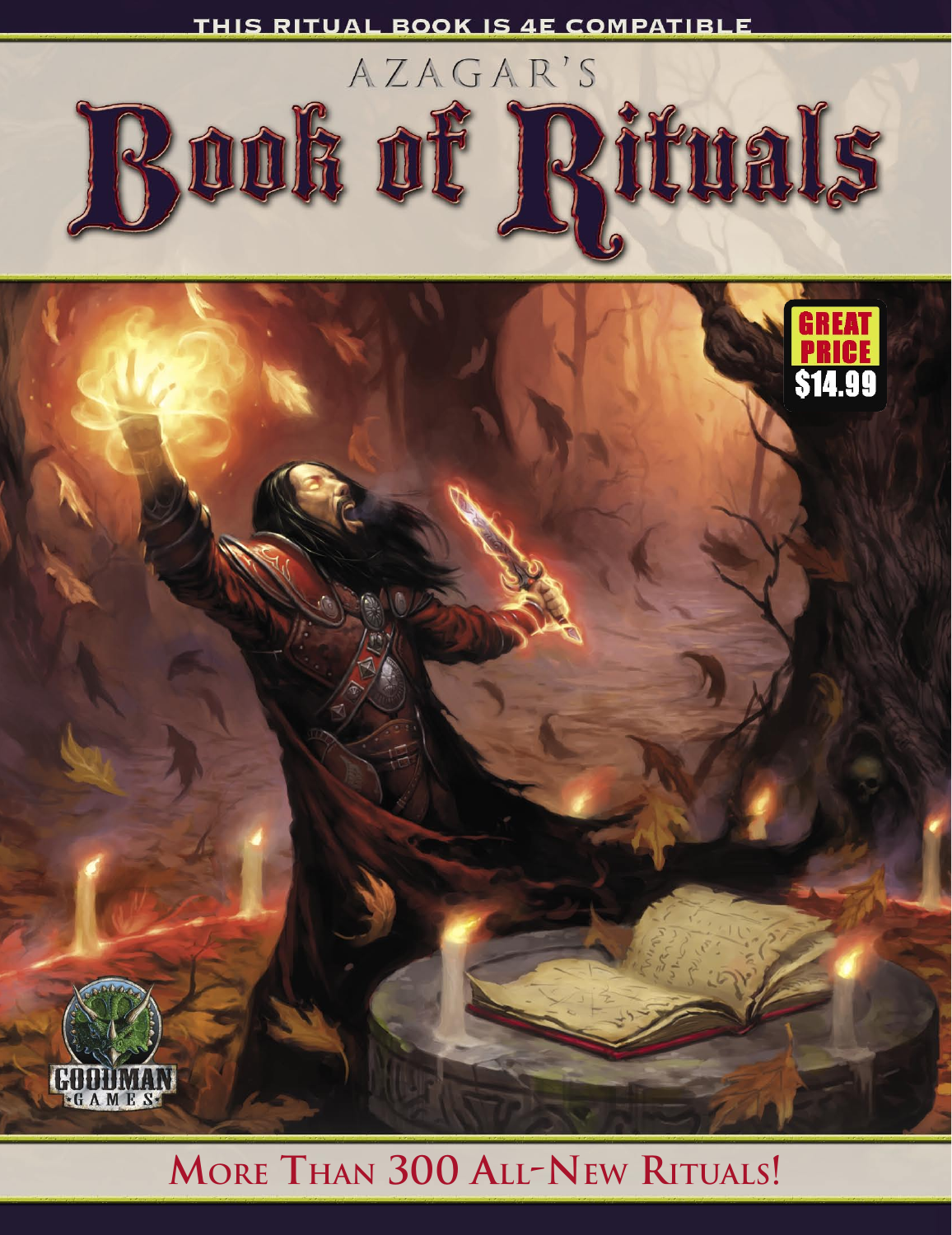# Index 1: Rituals Alphabetically

| Lvl            | Ritual                       | Category      | <b>Key Skill</b>                  | Pg  |
|----------------|------------------------------|---------------|-----------------------------------|-----|
| 5              | Aces High                    | Exploration   | Arcana or<br>Religion             | 65  |
| 12             | Aggravate<br>Disease         | Binding       | Arcana                            | 6   |
| 27             | All Roads<br>Lead Here       | <b>Travel</b> | Arcana                            | 117 |
| 12             | Alter Terrain                | Exploration   | Arcana or<br>Nature               | 66  |
| 5              | Ancestral Insight            | Divination    | Arcana or<br>Nature               | 52  |
| $\overline{A}$ | Ancient's Chant              | Exploration   | Arcana or<br>Religion             | 66  |
| 5              | <b>Animal Decoy</b>          | Exploration   | Arcana or<br>Nature               | 66  |
| 7              | <b>Animal Host</b>           | Binding       | Nature                            | 7   |
| 6              | Animal Investiture           | Exploration   | Nature                            | 67  |
| 3              | <b>Animal Thief</b>          | Exploration   | Nature                            | 68  |
| 3              | <b>Animal Tracker</b>        | Exploration   | Nature                            | 68  |
| 2              | <b>Animal Watcher</b>        | Warding       | Arcana or<br>Nature               | 130 |
| 6              | Arcane Trap                  | Warding       | Arcana                            | 130 |
| 2              | Armor of the<br>Blessed      | Binding       | Religion                          | 7   |
| 4              | Arrow of Scrying             | Scrying       | Arcana                            | 108 |
| 3              | Assassin's Foil              | Warding       | Arcana                            | 131 |
| $\overline{2}$ | Astrological<br>Inception    | Divination    | Arcana                            | 52  |
| 8              | Attune Lodestone             | Exploration   | Nature                            | 68  |
| 1              | <b>Attuned Focus</b>         | Creation      | Arcana,<br>Nature, or<br>Religion | 20  |
| 1              | Aura Reading                 | Divination    | Arcana                            | 53  |
| 6              | Automation                   | Exploration   | Arcana                            | 69  |
| 1              | <b>Baptize the Faithful</b>  | Restoration   | Religion                          | 100 |
| 3              | <b>Battlesigns</b>           | Exploration   | Arcana                            | 69  |
| 8              | Beacon                       | Exploration   | Arcana                            | 70  |
| 6              | <b>Beast Cloak</b>           | Creation      | Nature                            | 21  |
| 4              | <b>Birth Horoscope</b>       | Divination    | Arcana                            | 53  |
| 6              | <b>Blink</b>                 | <b>Travel</b> | Arcana                            | 118 |
| 10             | <b>Blood Frenzy</b><br>Pouch | Creation      | Arcana or<br>Nature               | 21  |

| Lvl                      | Ritual                                 | Category      | <b>Key Skill</b>      | Pg  |
|--------------------------|----------------------------------------|---------------|-----------------------|-----|
| 1                        | <b>Blood Mask</b>                      | Deception     | Arcana                | 38  |
| 10                       | <b>Blood of Ages</b>                   | Scrying       | Arcana or<br>Religion | 108 |
| 5                        | <b>Blood Sacrifice</b>                 | Exploration   | Arcana                | 70  |
| $\overline{A}$           | <b>Blood Shaping</b>                   | Creation      | Arcana                | 22  |
| 16                       | Bond of Life                           | Restoration   | Arcana or<br>Religion | 100 |
| 3                        | <b>Bonded Mount</b>                    | Binding       | Nature or<br>Religion | 7   |
| 20                       | <b>Bookworm Mage</b>                   | Creation      | Arcana or<br>Religion | 22  |
| 3                        | <b>Brew Herbal</b><br>Concoction       | Creation      | Nature                | 22  |
| 8                        | Brownberry's<br>Annoying<br>Companion  | Warding       | Arcana                | 131 |
| 4                        | <b>Burrow</b>                          | Exploration   | Nature                | 70  |
| 12                       | Camouflage                             | Deception     | Arcana                | 39  |
| 16                       | Castle Ward                            | Warding       | Arcana                | 132 |
| 26                       | Censer of Farsight                     | Scrying       | Arcana or<br>Religion | 109 |
| 10                       | Cheetah's<br>Ineluctable Pursuit       | <b>Travel</b> | Nature                | 118 |
| $\overline{4}$           | Circle of Amorous<br>Intentions        | Deception     | Arcana                | 39  |
| 5                        | Circle of Ruin                         | Exploration   | Arcana                | 71  |
| $\mathbf{1}$             | Cleansing                              | Restoration   | Heal                  | 101 |
| $\overline{\mathcal{A}}$ | Cloak of the Dead                      | Deception     | Arcana                | 40  |
| 20                       | <b>Command Marut</b>                   | Binding       | Arcana or<br>Religion | 8   |
| 8                        | Communicate with<br>the Unintelligible | Exploration   | Arcana                | 71  |
| 24                       | Confining<br><b>Shackles</b>           | Binding       | Arcana or<br>Religion | 8   |
| 8                        | Connecting Song                        | Exploration   | Arcana                | 71  |
| 14                       | Consecrate                             | Binding       | Religion              | 8   |
| 15                       | <b>Consult Paradox</b>                 | Divination    | Arcana                | 53  |
| 8                        | Contingent<br>Displacement             | <b>Travel</b> | Arcana                | 118 |
| 16                       | Contingent<br>Recovery                 | Restoration   | Heal                  | 101 |
| 11                       | Contingent Ritual                      | Exploration   | Arcana                | 72  |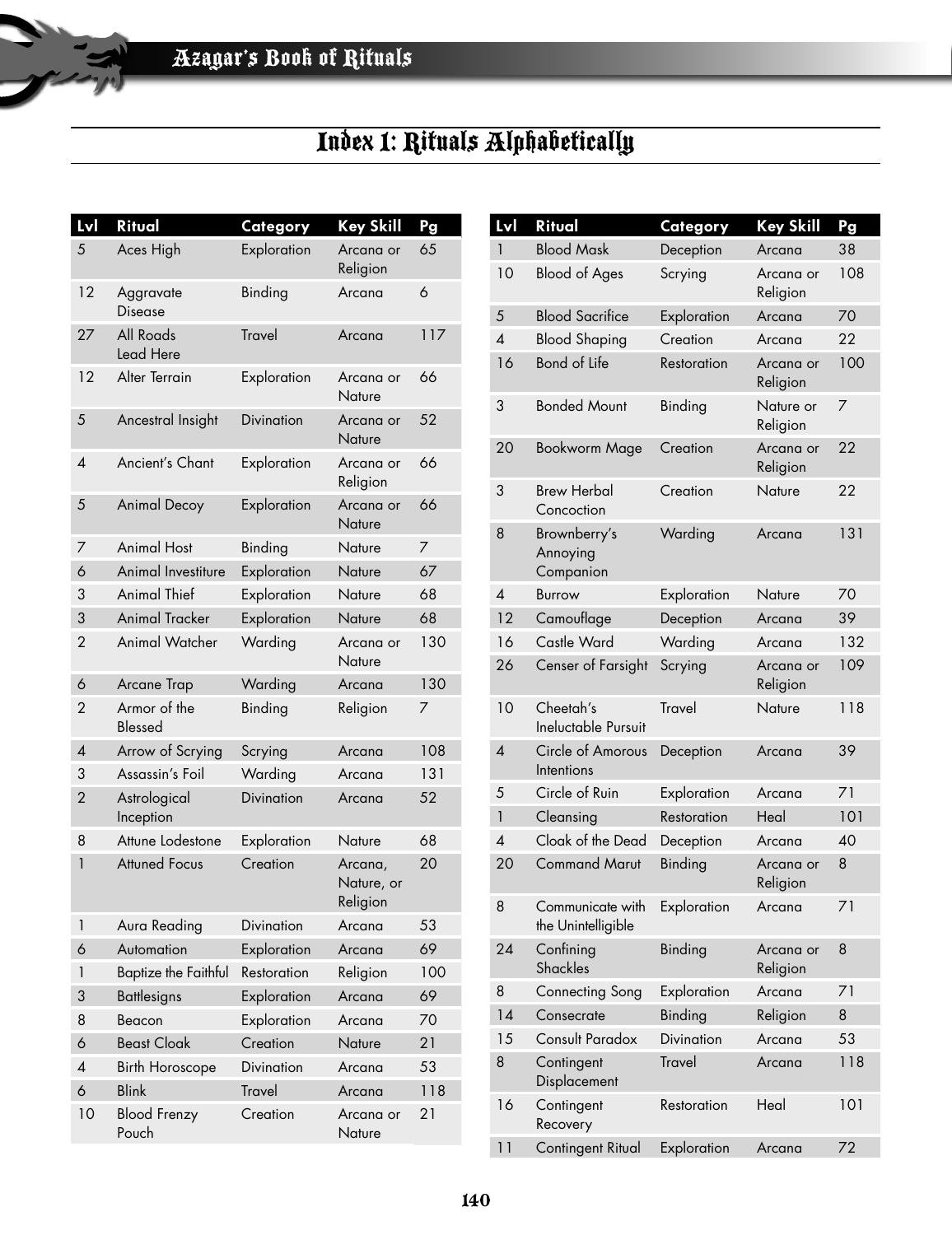| Lvl            | Ritual                    | Category      | <b>Key Skill</b>      | Pg  |
|----------------|---------------------------|---------------|-----------------------|-----|
| 14             | Continuous<br>Deception   | Deception     | Arcana                | 40  |
| $\mathbf{1}$   | Craft Talisman            | Creation      | Arcana or<br>Nature   | 23  |
| 9              | Create Contagion          | Creation      | Arcana or<br>Nature   | 23  |
| 16             | Create Druid<br>Grove     | Creation      | Nature                | 24  |
| $\overline{2}$ | Create Fetish             | Creation      | Arcana or<br>Religion | 24  |
| 2              | Create Glamer<br>Object   | Deception     | Arcana                | 40  |
| 8              | Create Item               | Creation      | Arcana                | 24  |
| 1              | Create Lodestone          | Creation      | Nature                | 25  |
| $\overline{A}$ | Create Pit                | Exploration   | Arcana or<br>Nature   | 72  |
| $\overline{4}$ | Cultural Insight          | Divination    | Arcana or<br>Religion | 54  |
| 24             | Cure Blight               | Restoration   | Nature                | 101 |
| 6              | Cure Lycanthropy          | Restoration   | Heal                  | 101 |
| 6              | Dance of the<br>Peacock   | Deception     | Arcana                | 40  |
| 6              | Daredevil's<br>Devotion   | Exploration   | Arcana or<br>Religion | 72  |
| 10             | Darkvision                | Exploration   | Arcana                | 73  |
| $\overline{A}$ | Deceiving<br>Whispers     | Deception     | Arcana                | 41  |
| 15             | Deceptive Teleport        | <b>Travel</b> | Arcana                | 119 |
| 2              | Deep Pockets              | Exploration   | Arcana                | 73  |
| 5              | Defender's<br>Devotion    | Exploration   | Arcana or<br>Religion | 73  |
| 8              | Defile Nature             | Creation      | Arcana                | 25  |
| 16             | Defile Soul               | Creation      | Arcana                | 26  |
| 6              | Delay Spirit              | Binding       | Arcana                | 9   |
| 1              | Delver's Glimpse          | Exploration   | Arcana                | 73  |
| 14             | Desecrate                 | Binding       | Religion              | 9   |
| 3              | Detect Ailment            | Restoration   | Heal                  | 102 |
| 9              | Dimensional<br>Mousehole  | Travel        | Arcana                | 119 |
| 6              | Dog Scent                 | Exploration   | Nature                | 74  |
| 9              | Dowsing                   | Exploration   | Arcana                | 75  |
| 26             | Dragonfriend Song         | Exploration   | Arcana                | 75  |
| 21             | Dream Travel              | <b>Travel</b> | Arcana or<br>Nature   | 119 |
| 1              | Dutch's<br>Fastidiousness | Exploration   | Arcana                | 75  |

| <u>Lvl</u>     | Ritual                                | Category          | Key Skill                         | Pg  |
|----------------|---------------------------------------|-------------------|-----------------------------------|-----|
| 10             | Eagle Eyes                            | Divination        | Arcana                            | 54  |
| 20             | Earthquake                            | Exploration       | Nature                            | 76  |
| 1              | Easy Climb                            | Exploration       | Nature or<br>Religion             | 76  |
| 5              | Easy Trail                            | Exploration       | Nature or<br>Religion             | 76  |
| 3              | Eavesdrop                             | <b>Divination</b> | Arcana                            | 55  |
| 14             | Eclipse                               | Deception         | Arcana                            | 42  |
| 12             | Egg of the Coot                       | Scrying           | Religion                          | 110 |
| 10             | <b>Emit's Plaques</b><br>of Far Sight | Scrying           | Arcana                            | 110 |
| 12             | Emit's Wandering<br>Coin              | Scrying           | Arcana                            | 111 |
| 16             | <b>Enchanted Slumber</b>              | Exploration       | Arcana                            | 76  |
| 16             | <b>Enduring Ward</b>                  | Creation          | Arcana,<br>Nature, or<br>Religion | 26  |
| 3              | Energy<br>Enhancement                 | Exploration       | Arcana or<br>Religion             | 77  |
| $\overline{2}$ | <b>Eternal Flame</b>                  | Exploration       | Arcana                            | 77  |
| 14             | <b>Eternal Slumber</b>                | Binding           | Arcana or<br>Religion             | 10  |
| 6              | <b>Eternal Sunshine</b>               | Creation          | Nature or<br>Religion             | 26  |
| 6              | Evoke the Inner<br>Strength           | Exploration       | Religion                          | 77  |
| 8              | <b>Extended Vitality</b>              | Restoration       | Heal                              | 102 |
| 11             | Extradimensional<br><b>Stables</b>    | Exploration       | Arcana                            | 78  |
| 5              | Extraplanar Trader                    | Exploration       | Arcana                            | 78  |
| 4              | Fallnor's Balloon                     | Exploration       | Arcana                            | 79  |
| 4              | False Life                            | Restoration       | Arcana or<br>Religion             | 103 |
| 20             | <b>False Portal</b>                   | Deception         | Arcana                            | 42  |
| 18             | <b>False Portents</b>                 | Deception         | Arcana                            | 43  |
| 14             | Feast of the Dead                     | Restoration       | Arcana or<br>Religion             | 104 |
| 12             | Feet of the<br>Cloudrunner            | <b>Travel</b>     | Arcana or<br>Nature               | 120 |
| 7              | Feign Death                           | Deception         | Religion                          | 43  |
| 3              | Ferriandus'<br>Peaceful Rest          | Exploration       | Arcana                            | 79  |
| 12             | Field of Victory                      | Restoration       | Religion                          | 104 |
| 24             | <b>Final Pact</b>                     | Binding           | Arcana                            | 10  |
| 11             | <b>Find Followers</b>                 | Exploration       | Arcana                            | 80  |
| 11             | <b>Finest Worksong</b>                | Creation          | Arcana                            | 27  |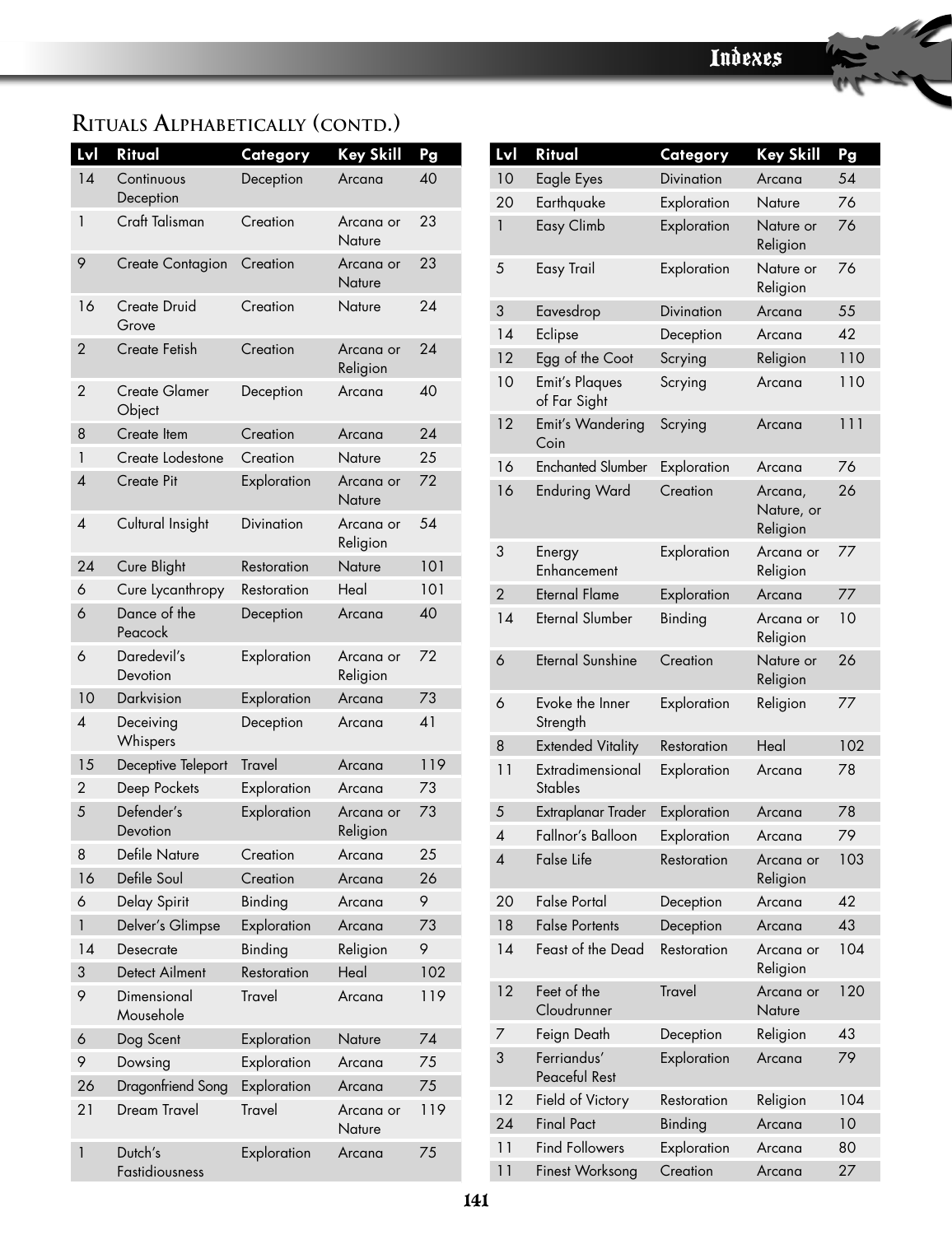| Lvl                      | Ritual                      | Category    | Key Skill             | Pg  |
|--------------------------|-----------------------------|-------------|-----------------------|-----|
| 8                        | Finish Surface              | Exploration | Arcana                | 80  |
| 14                       | Fire Walk                   | Exploration | Nature or<br>Religion | 80  |
| 6                        | <b>First Guardian</b>       | Creation    | Arcana                | 27  |
| 16                       | <b>Flames of Allies</b>     | Scrying     | Arcana or<br>Religion | 111 |
| 5                        | <b>Flawless Glamour</b>     | Deception   | Arcana                | 44  |
| 3                        | Fletcher                    | Creation    | Nature                | 29  |
| 27                       | <b>Floating Castle</b>      | Exploration | Arcana                | 81  |
| 8                        | Fly on the Wall             | Scrying     | Nature                | 11  |
| 6                        | Follow the Money            | Divination  | Arcana                | 29  |
| 6                        | Forbid Entry                | Warding     | Arcana                | 132 |
| 20                       | Forestwatch                 | Scrying     | Nature                | 112 |
| 16                       | Frog Curse                  | Binding     | Arcana                | 10  |
| 6                        | Gather Storm<br>Clouds      | Exploration | Arcana or<br>Nature   | 81  |
| 22                       | Geas                        | Binding     | Arcana or<br>Religion | 11  |
| 25                       | Genesis                     | Creation    | Arcana                | 29  |
| 20                       | <b>Ghost Glue</b>           | Warding     | Arcana or<br>Religion | 132 |
| 15                       | Gift of the Fey             | Scrying     | Nature                | 112 |
| 1                        | Gluetrap                    | Warding     | Arcana                | 133 |
| 12                       | Grave<br>Countenance        | Deception   | Arcana                | 44  |
| 3                        | Grim Interrogator           | Deception   | Arcana or<br>Religion | 44  |
| 14                       | Group Wildshape             | Exploration | Nature                | 82  |
| 6                        | Gullible Song               | Exploration | Arcana                | 82  |
| 10                       | Hallow                      | Binding     | Religion              | 11  |
| 24                       | Hallucinatory<br>Regiment   | Deception   | Arcana                | 45  |
| 16                       | Hallucinatory<br>Spectators | Deception   | Arcana                | 45  |
| $\pmb{4}$                | Harmonious<br>Terrain       | Warding     | Nature                | 133 |
| 18                       | Heal                        | Restoration | Heal                  | 105 |
| 8                        | <b>Heavenly Raiment</b>     | Creation    | Religion              | 29  |
| $\overline{\mathcal{A}}$ | Hibernation                 | Exploration | Nature                | 82  |
| 26                       | Hidden Soul                 | Restoration | Arcana or<br>Religion | 105 |
| 24                       | Holy Sanctuary              | Warding     | Religion              | 133 |
| 6                        | Hunter's Pouch              | Creation    | Arcana or<br>Nature   | 30  |
| 12                       | Icy Patch                   | Warding     | Nature                | 134 |

| Lvl            | Ritual                          | Category          | <b>Key Skill</b>      | Pg  |
|----------------|---------------------------------|-------------------|-----------------------|-----|
| 14             | Imbue With<br>Ability           | Exploration       | Arcana or<br>Religion | 82  |
| 12             | <b>Improved Magic</b><br>Circle | Binding           | Arcana                | 12  |
| 10             | Incognito                       | Deception         | Arcana                | 45  |
| 14             | Infernal Passage                | Travel            | Religion              | 120 |
| 6              | Invisibility to<br>Animals      | Warding           | Nature                | 134 |
| 12             | <b>Invisibility Ward</b>        | Warding           | Arcana                | 134 |
| $\overline{A}$ | Invisible Weapon                | Deception         | Arcana                | 46  |
| 6              | Jaunt                           | Travel            | Arcana                | 121 |
| 24             | Jaunter's<br>Abduction          | <b>Travel</b>     | Arcana                | 121 |
| 26             | Jaunter's<br>Summons            | <b>Travel</b>     | Arcana                | 121 |
| 19             | Jaunter's Visit                 | <b>Travel</b>     | Arcana                | 122 |
| 5              | King's Banquet                  | Creation          | Arcana                | 30  |
| 16             | Know Thine<br>Enemy             | <b>Divination</b> | Religion              | 55  |
| 12             | Kyleth's Augmented<br>Familiar  | Scrying           | Arcana                | 113 |
| 8              | Kyleth's Blooded<br>Sight       | Scrying           | Arcana                | 113 |
| 4              | Lap of Luxury                   | Deception         | Arcana                | 46  |
| 6              | Leave No Trace                  | Exploration       | Nature                | 83  |
| 2              | Library of the Gods             | <b>Divination</b> | Religion              | 55  |
| 24             | Lifeshield                      | Binding           | Arcana                | 12  |
| 3              | Light Step                      | Exploration       | Nature                | 83  |
| 3              | Lighten Armor                   | Exploration       | Arcana                | 84  |
| 24             | Lightning Rod                   | Warding           | Arcana or<br>Nature   | 135 |
| 4              | Liquid Courage                  | Creation          | Arcana                | 30  |
| 12             | Manse                           | Exploration       | Arcana                | 84  |
| 4              | Many Little Feet                | Exploration       | Arcana                | 84  |
| 30             | Marvelous Map                   | Travel            | Arcana                | 122 |
| 24             | <b>Mass Power</b>               | Exploration       | Arcana                | 85  |
| 22             | Master's Whip                   | Binding           | Arcana                | 13  |
| 24             | Melding of<br>the Minds         | Divination        | Arcana                | 55  |
| 5              | Melody of<br>Comfort            | Exploration       | Arcana                | 85  |
| 1              | Memetic Sending                 | Exploration       | Arcana                | 85  |
| 4              | Mesmerism                       | Divination        | Arcana                | 56  |
| 1              | Message in<br>a Bottle          | Exploration       | Arcana                | 86  |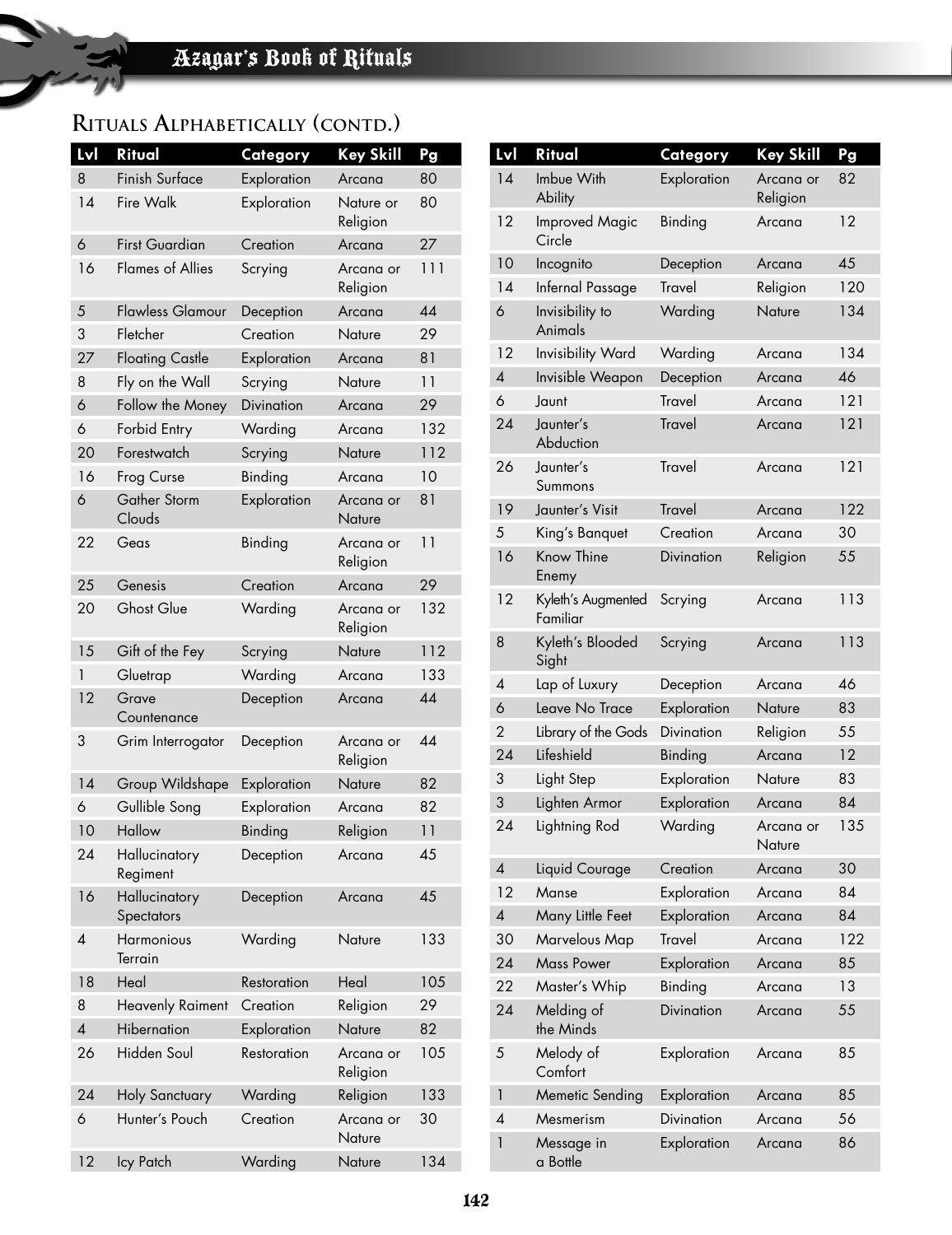| Lvl            | Ritual                                    | Category          | Key Skill             | Pg  |
|----------------|-------------------------------------------|-------------------|-----------------------|-----|
| 1              | Meteorological<br>Horoscope               | Divination        | Arcana or<br>Nature   | 57  |
| 24             | <b>Modify Memories</b>                    | Binding           | Arcana                | 13  |
| 6              | Moonlit Mark                              | Binding           | Arcana or<br>Religion | 14  |
| 3              | Munzelmong's<br>Meticulous<br>Mensuration | <b>Divination</b> | Arcana                | 57  |
| 10             | Mutable Door                              | <b>Travel</b>     | Arcana                | 122 |
| 7              | Mystic's Devotion                         | Exploration       | Arcana or<br>Religion | 86  |
| 9              | Natural State                             | Exploration       | Arcana or<br>Nature   | 86  |
| 4              | Nature's Road                             | Exploration       | Nature                | 87  |
| 3              | Nature's Voice                            | Exploration       | Nature                | 87  |
| 20             | Nesba's Mock<br>Self                      | Creation          | Arcana                | 31  |
| 24             | Neutral Ground                            | Warding           | Arcana                | 135 |
| 3              | New Clothes                               | Creation          | Arcana                | 31  |
| 18             | Nightmares                                | Deception         | Arcana                | 47  |
| 12             | Oath of the<br>Guardian                   | Binding           | Arcana                | 14  |
| 9              | <b>Object Guardian</b>                    | Binding           | Arcana                | 15  |
| 12             | Obsession                                 | Binding           | Arcana                | 15  |
| 8              | Open Window<br>(Air)                      | Exploration       | Arcana                | 87  |
| 8              | Open Window<br>(Fire)                     | Exploration       | Arcana                | 88  |
| 8              | Open Window<br>(Water)                    | Exploration       | Arcana                | 88  |
| 20             | Overland Flight                           | Exploration       | Arcana                | 88  |
| 26             | <b>Pacifist Curse</b>                     | Binding           | Religion              | 16  |
| 12             | Part the Waters                           | Exploration       | Nature                | 89  |
| 1              | Perceive the<br>Ties of Blood             | <b>Divination</b> | Arcana                | 58  |
| 3              | Permanent<br>Passage                      | Exploration       | Arcana                | 89  |
| 5              | Petrify Wood                              | Creation          | Nature                | 31  |
| $\overline{A}$ | Phan Xu's<br>Delivery                     | Exploration       | Arcana                | 89  |
| 13             | Phantasmal<br>Conveyance                  | <b>Travel</b>     | Arcana                | 123 |
| 8              | Phantom Explorer                          | Exploration       | Arcana                | 90  |
| 14             | <b>Phase Shift</b>                        | Deception         | Arcana                | 47  |
| 6              | Pierce the Veil                           | Divination        | Arcana                | 58  |

| Lvl            | Ritual                          | Category          | Key Skill                         | Pg  |
|----------------|---------------------------------|-------------------|-----------------------------------|-----|
| 12             | Pin the Soul                    | Binding           | Arcana or<br>Religion             | 16  |
| 22             | Planar Trap                     | <b>Travel</b>     | Arcana                            | 123 |
| 12             | Plant Growth                    | Creation          | Nature                            | 32  |
| 6              | Poker Face                      | Deception         | Arcana                            | 48  |
| 6              | Prayer of Purity                | Exploration       | Religion                          | 90  |
| 22             | Primordial's<br>Passage         | <b>Travel</b>     | Arcana                            | 124 |
| 6              | Propitiation                    | Divination        | Arcana,<br>Nature, or<br>Religion | 58  |
| $\overline{A}$ | Protection from<br>Fey          | Warding           | Arcana                            | 136 |
| 4              | Protection from<br>Lycanthropes | Warding           | Arcana or<br>Religion             | 136 |
| 8              | Protection from<br>Poison       | Warding           | Heal or<br>Nature                 | 136 |
| $\overline{4}$ | Protection from<br>Vampires     | Warding           | Arcana or<br>Religion             | 136 |
| 3              | Radiance Infusion               | Exploration       | Religion                          | 91  |
| 30             | <b>Raise Castle</b>             | Creation          | Arcana                            | 32  |
| 1              | Remembrance of<br>Wholeness     | Divination        | Arcana,<br>Nature, or<br>Religion | 59  |
| 1              | Repel Vermin                    | Exploration       | Nature                            | 91  |
| 1              | Reset                           | Exploration       | Arcana or<br>Religion             | 91  |
| 18             | Restlessness                    | Deception         | Arcana                            | 48  |
| 5              | <b>Restore Senses</b>           | Restoration       | Heal                              | 105 |
| 24             | Restore Youth                   | Restoration       | Heal                              | 105 |
| 12             | Revelation                      | <b>Divination</b> | Religion                          | 60  |
| 6              | Rite of Exorcism                | <b>Binding</b>    | Arcana,<br>Nature, or<br>Religion | 16  |
| 1              | <b>Ritual Circle</b>            | Creation          | Arcana,<br>Nature, or<br>Religion | 33  |
| 12             | Rune of<br>Teleportation        | Warding           | Arcana                            | 137 |
| 8              | Sanctum                         | Warding           | Arcana                            | 137 |
| $\overline{2}$ | Scent of Blood                  | Exploration       | Nature                            | 91  |
| 18             | Scrying Free Song               | Warding           | Arcana                            | 138 |
| 8              | Séance                          | Divination        | Arcana or<br>Religion             | 60  |
| 14             | Sea's Blessing                  | Exploration       | Arcana or<br>Nature               | 92  |
|                |                                 |                   |                                   |     |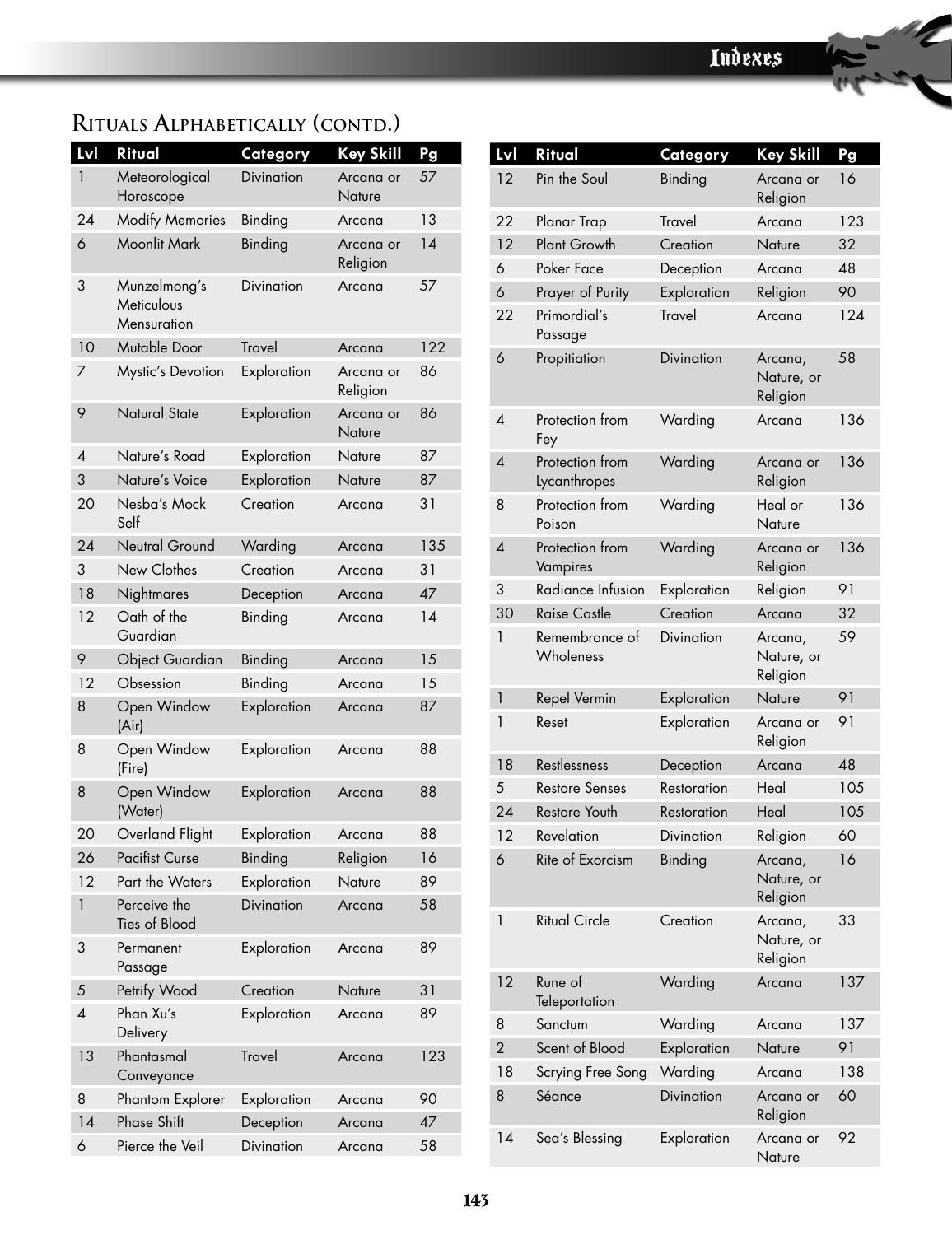| Lvl            | <b>Ritual</b>                             | Category    | <b>Key Skill</b>                  | Pg  |
|----------------|-------------------------------------------|-------------|-----------------------------------|-----|
| 24             | Secret Location                           | Warding     | Arcana                            | 132 |
| $\mathbf{1}$   | Seeds of Plenty                           | Exploration | Nature                            | 92  |
| $\overline{4}$ | Sentinel's<br>Devotion                    | Exploration | Nature or<br>Religion             | 92  |
| 28             | Sezrakan's<br>All-Seeing<br>Retribution   | Scrying     | Arcana                            | 114 |
| 13             | Sezrakan's<br>Deceitful Sensor            | Scrying     | Arcana                            | 114 |
| 29             | Sezrakan's<br><b>Masterful Glamour</b>    | Scrying     | Arcana                            | 114 |
| 18             | <b>Shadow Trail</b>                       | Travel      | Arcana                            | 124 |
| 27             | Sight of the Gods                         | Scrying     | Religion                          | 115 |
| 16             | Simulacrum                                | Creation    | Arcana                            | 33  |
| 10             | Skirt the Line                            | Deception   | Arcana                            | 48  |
| 1              | Somnus                                    | Exploration | Arcana.<br>Nature, or<br>Religion | 93  |
| 8              | Song of<br>Amplification                  | Exploration | Arcana                            | 93  |
| 12             | Song of Listening                         | Scrying     | Arcana                            | 115 |
| 6              | Song of Striding<br>and Springing         | Exploration | Arcana                            | 93  |
| 18             | Soul Engine                               | Binding     | Arcana                            | 17  |
| 8              | Soul Pool                                 | Binding     | Arcana or<br>Religion             | 17  |
| 14             | Spark of Life                             | Creation    | Arcana                            | 33  |
| 22             | Spark of Life,<br>Greater                 | Creation    | Arcana                            | 33  |
| 17             | <b>Spatial Door</b>                       | Travel      | Arcana                            | 124 |
| 5              | Spectral Cat                              | Creation    | Religion                          | 34  |
| 1              | Spectral Line                             | Creation    | Arcana                            | 35  |
| 10             | Spirit Walk                               | Divination  | Nature                            | 61  |
| 6              | <b>Standing Ovation</b>                   | Deception   | Arcana or<br>Religion             | 49  |
| 10             | Starr's Sanctuary of<br>Serene Reflection | Exploration | Arcana or<br>Religion             | 93  |
| 3              | Steal the Voice                           | Deception   | Arcana                            | 50  |
| 4              | Stentor's Voice                           | Exploration | Arcana                            | 94  |
| 6              | Stolen Knowledge                          | Exploration | Arcana                            | 94  |
| 22             | Storm of Insects                          | Exploration | Nature                            | 94  |
| 10             | Storm Ward                                | Warding     | Nature                            | 138 |
| 5              | Summon Animals                            | Binding     | Nature                            | 17  |

| <u>Lvl</u>     | Ritual                      | Category      | <b>Key Skill</b>                  | Pg  |
|----------------|-----------------------------|---------------|-----------------------------------|-----|
| 16             | Summon Friend               | <b>Travel</b> | Arcana                            | 125 |
| 25             | Summon Storm                | Exploration   | Nature                            | 95  |
| 18             | Sun's Renewal               | Restoration   | Nature                            | 106 |
| 24             | Sympathetic Focus           | Creation      | Arcana                            | 36  |
| 6              | <b>Tap Power Nexus</b>      | Exploration   | Arcana or<br>Nature               | 96  |
| 23             | <b>Teleport Attractor</b>   | <b>Travel</b> | Arcana                            | 125 |
| 16             | Teleport Lock               | Warding       | Arcana                            | 139 |
| 6              | Teleport<br>Misdirection    | <b>Travel</b> | Arcana                            | 126 |
| 14             | <b>Teleport Trick</b>       | <b>Travel</b> | Arcana                            | 126 |
| 22             | <b>Telltale Trail</b>       | Exploration   | Arcana or<br>Religion             | 96  |
| 27             | <b>Time Compression</b>     | Restoration   | Arcana                            | 106 |
| 8              | Tormented<br>Slumber        | Binding       | Religion                          | 18  |
| $\overline{2}$ | <b>Trackless Passage</b>    | Exploration   | Nature                            | 97  |
| $\overline{2}$ | <b>Transfer Vitality</b>    | Restoration   | Heal                              | 106 |
| 10             | <b>Transmit Remains</b>     | <b>Travel</b> | Arcana                            | 127 |
| 22             | Tree of Life                | Exploration   | Nature                            | 97  |
| $\overline{2}$ | <b>True Faith</b>           | Divination    | Religion                          | 62  |
| 10             | Tunnelport                  | <b>Travel</b> | Arcana                            | 127 |
| 8              | Unbroken<br>Illumination    | Warding       | Arcana                            | 139 |
| 3              | Unearth the<br>Mortal Frame | Exploration   | Religion                          | 97  |
| 14             | Unsinkable                  | Warding       | Arcana                            | 139 |
| 12             | Vanish                      | Deception     | Arcana                            | 50  |
| 26             | <b>Vital Link</b>           | Exploration   | Arcana or<br>Religion             | 97  |
| 8              | Vitiate Binding             | Deception     | Arcana                            | 50  |
| 6              | Warder's Pouch              | Creation      | Arcana or<br>Nature               | 36  |
| 8              | Watchful Ally               | Exploration   | Arcana,<br>Nature, or<br>Religion | 98  |
| 5              | Wilderness' End             | <b>Travel</b> | Nature                            | 128 |
| 10             | Will of the Masses          | Divination    | Arcana or<br>Religion             | 62  |
| 26             | Winter's Sojourn            | Binding       | Arcana                            | 18  |
| 7              | Zolobachai's<br>Wagon       | <b>Travel</b> | Arcana                            | 128 |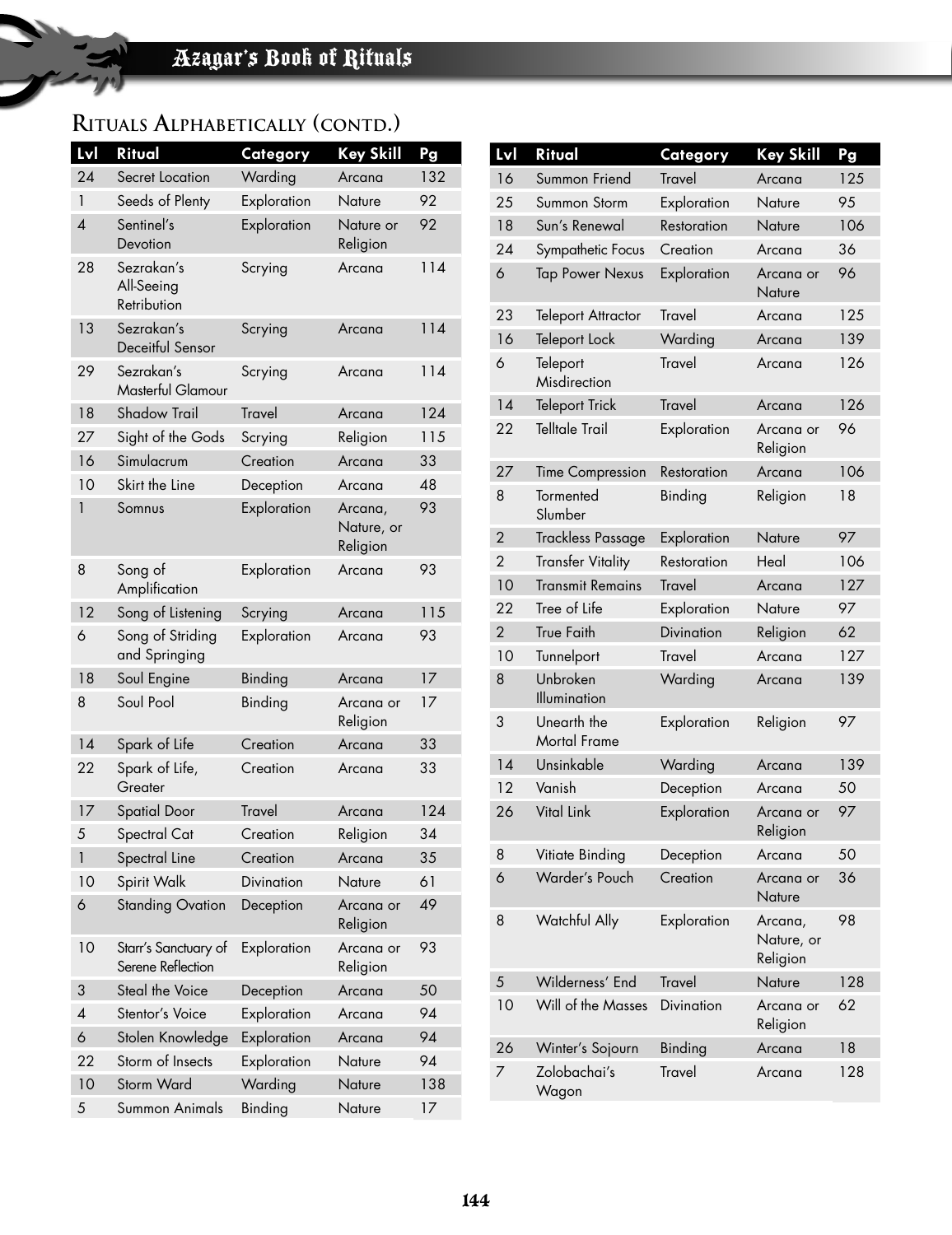h L

# Index 2: Rituals by Level

| Lvl            | Ritual                         | Category          | <b>Key Skill</b>                  | Pg  |
|----------------|--------------------------------|-------------------|-----------------------------------|-----|
| 1              | <b>Attuned Focus</b>           | Creation          | Arcana,<br>Nature, or<br>Religion | 20  |
| 1              | Aura Reading                   | Divination        | Arcana                            | 53  |
| 1              | <b>Baptize the Faithful</b>    | Restoration       | Religion                          | 100 |
| 1              | <b>Blood Mask</b>              | Deception         | Arcana                            | 38  |
| 1              | Cleansing                      | Restoration       | Heal                              | 101 |
| 1              | Craft Talisman                 | Creation          | Arcana or<br>Nature               | 23  |
| 1              | Create Lodestone               | Creation          | Nature                            | 25  |
| 1              | Delver's Glimpse               | Exploration       | Arcana                            | 73  |
| 1              | Dutch's<br>Fastidiousness      | Exploration       | Arcana                            | 75  |
| 1              | Easy Climb                     | Exploration       | Nature or<br>Religion             | 76  |
| $\mathbf{1}$   | Gluetrap                       | Warding           | Arcana                            | 133 |
| 1              | Memetic Sending                | Exploration       | Arcana                            | 85  |
| 1              | Message in a<br><b>Bottle</b>  | Exploration       | Arcana                            | 86  |
| 1              | Meteorological<br>Horoscope    | Divination        | Arcana or<br>Nature               | 57  |
| 1              | Perceive the Ties<br>of Blood  | Divination        | Arcana                            | 58  |
| 1              | Remembrance of<br>Wholeness    | Divination        | Arcana,<br>Nature, or<br>Religion | 59  |
| 1              | Repel Vermin                   | Exploration       | Nature                            | 91  |
| 1              | Reset                          | Exploration       | Arcana or<br>Religion             | 91  |
| 1              | <b>Ritual Circle</b>           | Creation          | Arcana,<br>Nature, or<br>Religion | 33  |
| 1              | Seeds of Plenty                | Exploration       | Nature                            | 92  |
| 1              | Somnus                         | Exploration       | Arcana,<br>Nature, or<br>Religion | 93  |
| 1              | Spectral Line                  | Creation          | Arcana                            | 35  |
| $\overline{2}$ | <b>Animal Watcher</b>          | Warding           | Arcana or<br>Nature               | 130 |
| 2              | Armor of the<br><b>Blessed</b> | Binding           | Religion                          | 7   |
| $\overline{2}$ | Astrological<br>Inception      | <b>Divination</b> | Arcana                            | 52  |

| <u>Lvl</u>     | Ritual                                    | Category          | <b>Key Skill</b>      | Pg  |
|----------------|-------------------------------------------|-------------------|-----------------------|-----|
| $\overline{2}$ | Create Fetish                             | Creation          | Arcana or<br>Religion | 24  |
| $\overline{2}$ | <b>Create Glamer</b><br>Object            | Deception         | Arcana                | 40  |
| $\overline{2}$ | Deep Pockets                              | Exploration       | Arcana                | 73  |
| $\overline{2}$ | <b>Eternal Flame</b>                      | Exploration       | Arcana                | 77  |
| $\overline{2}$ | Library of the Gods                       | <b>Divination</b> | Religion              | 55  |
| $\overline{2}$ | Scent of Blood                            | Exploration       | Nature                | 91  |
| $\overline{2}$ | <b>Trackless Passage</b>                  | Exploration       | Nature                | 97  |
| $\overline{2}$ | <b>Transfer Vitality</b>                  | Restoration       | Heal                  | 106 |
| $\overline{2}$ | <b>True Faith</b>                         | Divination        | Religion              | 62  |
| 3              | <b>Animal Thief</b>                       | Exploration       | Nature                | 68  |
| 3              | <b>Animal Tracker</b>                     | Exploration       | Nature                | 68  |
| 3              | Assassin's Foil                           | Warding           | Arcana                | 131 |
| 3              | <b>Battlesigns</b>                        | Exploration       | Arcana                | 69  |
| 3              | <b>Bonded Mount</b>                       | Binding           | Nature or<br>Religion | 7   |
| 3              | <b>Brew Herbal</b><br>Concoction          | Creation          | Nature                | 22  |
| 3              | Detect Ailment                            | Restoration       | Heal                  | 102 |
| 3              | Eavesdrop                                 | Divination        | Arcana                | 55  |
| 3              | Energy<br>Enhancement                     | Exploration       | Arcana or<br>Religion | 77  |
| 3              | Ferriandus'<br>Peaceful Rest              | Exploration       | Arcana                | 79  |
| 3              | Fletcher                                  | Creation          | Nature                | 29  |
| 3              | Grim Interrogator                         | Deception         | Arcana or<br>Religion | 44  |
| 3              | Light Step                                | Exploration       | Nature                | 83  |
| 3              | Lighten Armor                             | Exploration       | Arcana                | 84  |
| 3              | Munzelmong's<br>Meticulous<br>Mensuration | Divination        | Arcana                | 57  |
| 3              | Nature's Voice                            | Exploration       | Nature                | 87  |
| 3              | New Clothes                               | Creation          | Arcana                | 31  |
| 3              | Permanent<br>Passage                      | Exploration       | Arcana                | 89  |
| 3              | Radiance Infusion                         | Exploration       | Religion              | 91  |
| 3              | Steal the Voice                           | Deception         | Arcana                | 50  |
| 3              | Unearth the<br>Mortal Frame               | Exploration       | Religion              | 97  |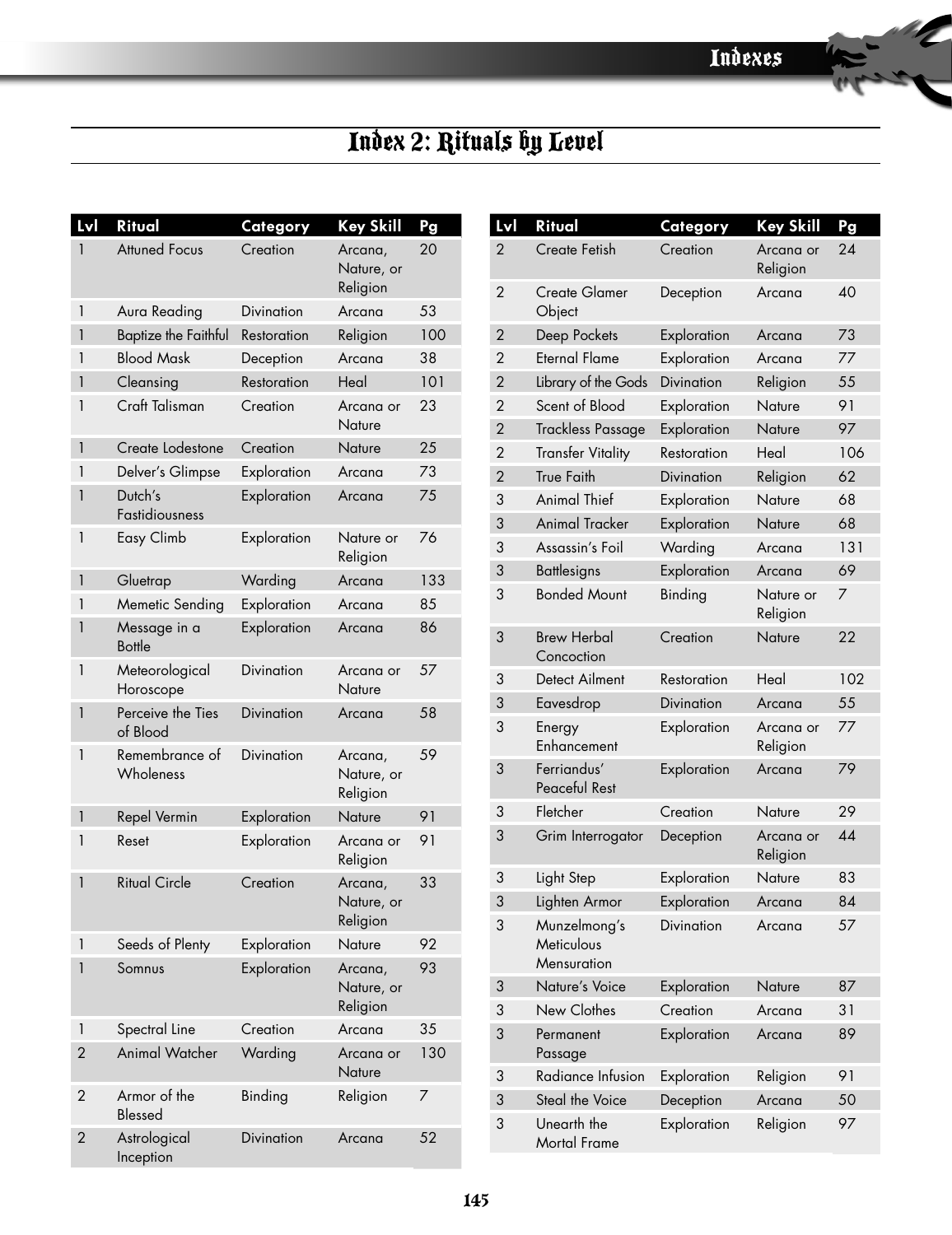| <u>Lvl</u>               | Ritual                          | Category          | Key Skill             | Pg  |
|--------------------------|---------------------------------|-------------------|-----------------------|-----|
| $\overline{\mathcal{A}}$ | Ancient's Chant                 | Exploration       | Arcana or<br>Religion | 66  |
| $\overline{4}$           | Arrow of Scrying                | Scrying           | Arcana                | 108 |
| 4                        | <b>Birth Horoscope</b>          | <b>Divination</b> | Arcana                | 53  |
| $\overline{A}$           | <b>Blood Shaping</b>            | Creation          | Arcana                | 22  |
| 4                        | <b>Burrow</b>                   | Exploration       | Nature                | 70  |
| $\overline{A}$           | Circle of Amorous<br>Intentions | Deception         | Arcana                | 39  |
| $\overline{A}$           | Cloak of the Dead               | Deception         | Arcana                | 40  |
| $\overline{A}$           | Create Pit                      | Exploration       | Arcana or<br>Nature   | 72  |
| $\overline{A}$           | Cultural Insight                | Divination        | Arcana or<br>Religion | 54  |
| $\overline{A}$           | Deceiving<br>Whispers           | Deception         | Arcana                | 41  |
| $\overline{4}$           | Fallnor's Balloon               | Exploration       | Arcana                | 79  |
| $\overline{A}$           | <b>False Life</b>               | Restoration       | Arcana or<br>Religion | 103 |
| 4                        | Harmonious Terrain              | Warding           | Nature                | 133 |
| $\overline{\mathcal{A}}$ | Hibernation                     | Exploration       | Nature                | 82  |
| $\overline{A}$           | Invisible Weapon                | Deception         | Arcana                | 46  |
| $\overline{\mathcal{A}}$ | Lap of Luxury                   | Deception         | Arcana                | 46  |
| $\overline{A}$           | Liquid Courage                  | Creation          | Arcana                | 30  |
| $\overline{\mathcal{A}}$ | Many Little Feet                | Exploration       | Arcana                | 84  |
| $\overline{A}$           | Mesmerism                       | Divination        | Arcana                | 56  |
| $\overline{A}$           | Nature's Road                   | Exploration       | Nature                | 87  |
| 4                        | Phan Xu's Delivery              | Exploration       | Arcana                | 89  |
| $\overline{A}$           | Protection from Fey             | Warding           | Arcana                | 136 |
| 4                        | Protection from<br>Lycanthropes | Warding           | Arcana or<br>Religion | 136 |
| $\overline{\mathcal{A}}$ | Protection from<br>Vampires     | Warding           | Arcana or<br>Religion | 136 |
| 4                        | Sentinel's<br>Devotion          | Exploration       | Nature or<br>Religion | 92  |
| $\overline{4}$           | Stentor's Voice                 | Exploration       | Arcana                | 94  |
| 5                        | Aces High                       | Exploration       | Arcana or<br>Religion | 65  |
| 5                        | Ancestral Insight               | Divination        | Arcana or<br>Nature   | 52  |
| 5                        | <b>Animal Decoy</b>             | Exploration       | Arcana or<br>Nature   | 66  |
| 5                        | <b>Blood Sacrifice</b>          | Exploration       | Arcana                | 70  |
| 5                        | Circle of Ruin                  | Exploration       | Arcana                | 71  |
| 5                        | Defender's<br>Devotion          | Exploration       | Arcana or<br>Religion | 73  |

| Lvl | Ritual                      | Category      | <b>Key Skill</b>      | Pg                       |
|-----|-----------------------------|---------------|-----------------------|--------------------------|
| 5   | Easy Trail                  | Exploration   | Nature or<br>Religion | 76                       |
| 5   | Extraplanar Trader          | Exploration   | Arcana                | 78                       |
| 5   | <b>Flawless Glamour</b>     | Deception     | Arcana                | $\overline{\mathcal{A}}$ |
| 5   | King's Banquet              | Creation      | Arcana                | 30                       |
| 5   | Melody of Comfort           | Exploration   | Arcana                | 85                       |
| 5   | Petrify Wood                | Creation      | Nature                | 31                       |
| 5   | <b>Restore Senses</b>       | Restoration   | Heal                  | 105                      |
| 5   | Spectral Cat                | Creation      | Religion              | 34                       |
| 5   | Summon Animals              | Binding       | Nature                | 95                       |
| 5   | Wilderness' End             | <b>Travel</b> | Nature                | 128                      |
| 8   | Animal Investiture          | Exploration   | Nature                | 67                       |
| 6   | Arcane Trap                 | Warding       | Arcana                | 130                      |
| 5   | Automation                  | Exploration   | Arcana                | 69                       |
| 6   | <b>Beast Cloak</b>          | Creation      | Nature                | 21                       |
| 6   | <b>Blink</b>                | <b>Travel</b> | Arcana                | 118                      |
| 6   | Cure Lycanthropy            | Restoration   | Heal                  | 101                      |
| 6   | Dance of the<br>Peacock     | Deception     | Arcana                | 41                       |
| 6   | Daredevil's<br>Devotion     | Exploration   | Arcana or<br>Religion | 72                       |
| 6   | Delay Spirit                | Binding       | Arcana                | 9                        |
| 6   | Dog Scent                   | Exploration   | Nature                | 74                       |
| 6   | <b>Eternal Sunshine</b>     | Creation      | Nature or<br>Religion | 26                       |
| 6   | Evoke the Inner<br>Strength | Exploration   | Religion              | 77                       |
| 6   | <b>First Guardian</b>       | Creation      | Arcana                | 27                       |
| 6   | Follow the Money            | Divination    | Arcana                | 55                       |
| 6   | <b>Forbid Entry</b>         | Warding       | Arcana                | 132                      |
| 6   | Gather Storm<br>Clouds      | Exploration   | Arcana or<br>Nature   | 81                       |
| 6   | Gullible Song               | Exploration   | Arcana                | 82                       |
| 6   | Hunter's Pouch              | Creation      | Arcana or<br>Nature   | 30                       |
| 6   | Invisibility to<br>Animals  | Warding       | Nature                | 134                      |
| 6   | Jaunt                       | <b>Travel</b> | Arcana                | 121                      |
| 6   | Leave No Trace              | Exploration   | Nature                | 83                       |
| 6   | Moonlit Mark                | Binding       | Arcana or<br>Religion | 14                       |
| 6   | Pierce the Veil             | Divination    | Arcana                | 58                       |
| 6   | Poker Face                  | Deception     | Arcana                | 48                       |
| 6   | Prayer of Purity            | Exploration   | Religion              | 90                       |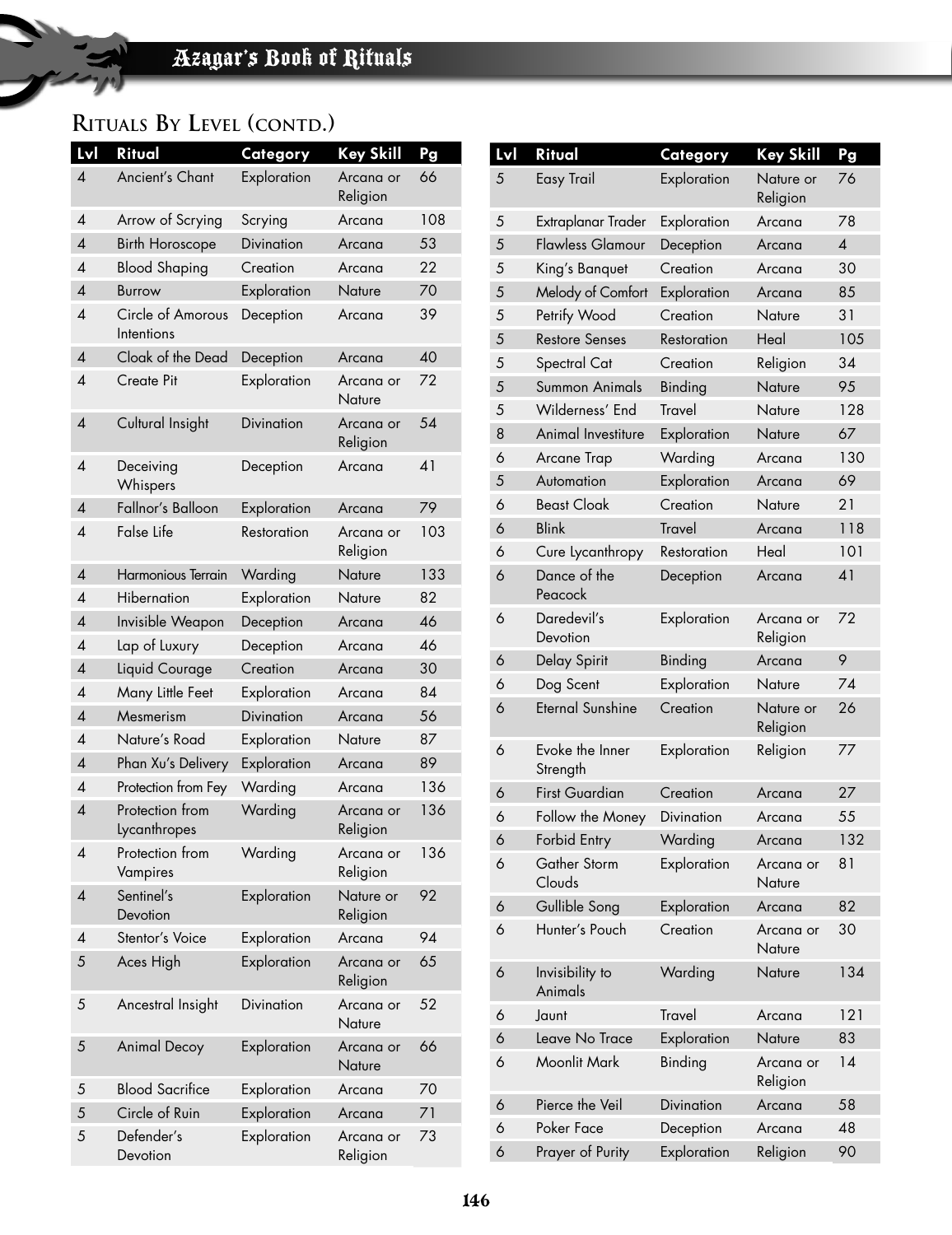| Lvl | Ritual                                 | Category      | <b>Key Skill</b>                  | Pg  |
|-----|----------------------------------------|---------------|-----------------------------------|-----|
| 6   | Propitiation                           | Divination    | Arcana,<br>Nature, or<br>Religion | 58  |
| 6   | Rite of Exorcism                       | Binding       | Arcana,<br>Nature, or<br>Religion | 16  |
| 6   | Song of Striding<br>and Springing      | Exploration   | Arcana                            | 93  |
| 6   | <b>Standing Ovation</b>                | Deception     | Arcana or<br>Religion             | 49  |
| 6   | Stolen Knowledge                       | Exploration   | Arcana                            | 94  |
| 6   | <b>Tap Power Nexus</b>                 | Exploration   | Arcana or<br>Nature               | 96  |
| 6   | Teleport<br>Misdirection               | <b>Travel</b> | Arcana                            | 126 |
| 6   | Warder's Pouch                         | Creation      | Arcana or<br>Nature               | 36  |
| 7   | <b>Animal Host</b>                     | Binding       | Nature                            | 7   |
| 7   | Feign Death                            | Deception     | Religion                          | 43  |
| 7   | <b>Mystic's Devotion</b>               | Exploration   | Arcana or<br>Religion             | 86  |
| 7   | Zolobachai's<br>Wagon                  | <b>Travel</b> | Arcana                            | 128 |
| 8   | Attune Lodestone                       | Exploration   | Nature                            | 68  |
| 8   | Beacon                                 | Exploration   | Arcana                            | 70  |
| 8   | Brownberry's<br>Annoying<br>Companion  | Warding       | Arcana                            | 131 |
| 8   | Communicate with<br>the Unintelligible | Exploration   | Arcana                            | 71  |
| 8   | Connecting Song                        | Exploration   | Arcana                            | 71  |
| 8   | Contingent<br>Displacement             | <b>Travel</b> | Arcana                            | 118 |
| 8   | Create Item                            | Creation      | Arcana                            | 24  |
| 8   | <b>Defile Nature</b>                   | Creation      | Arcana                            | 25  |
| 8   | <b>Extended Vitality</b>               | Restoration   | Heal                              | 102 |
| 8   | Finish Surface                         | Exploration   | Arcana                            | 80  |
| 8   | Fly on the Wall                        | Scrying       | Nature                            | 112 |
| 8   | Heavenly Raiment                       | Creation      | Religion                          | 29  |
| 8   | Kyleth's Blooded<br>Sight              | Scrying       | Arcana                            | 113 |
| 8   | Open Window<br>(Air)                   | Exploration   | Arcana                            | 87  |
| 8   | Open Window<br>(Fire)                  | Exploration   | Arcana                            | 88  |

| <u>Lvl</u> | Ritual                                       | Category          | <b>Key Skill</b>                  | Pg  |
|------------|----------------------------------------------|-------------------|-----------------------------------|-----|
| 8          | Open Window<br>(Water)                       | Exploration       | Arcana                            | 88  |
| 8          | Phantom Explorer                             | Exploration       | Arcana                            | 90  |
| 8          | Protection from<br>Poison                    | Warding           | Heal or<br>Nature                 | 136 |
| 8          | Sanctum                                      | Warding           | Arcana                            | 137 |
| 8          | Séance                                       | <b>Divination</b> | Arcana or<br>Religion             | 92  |
| 8          | Song of<br>Amplification                     | Exploration       | Arcana                            | 93  |
| 8          | Soul Pool                                    | <b>Binding</b>    | Arcana or<br>Religion             | 17  |
| 8          | <b>Tormented Slumber</b>                     | Binding           | Religion                          | 18  |
| 8          | Unbroken<br>Illumination                     | Warding           | Arcana                            | 139 |
| 8          | Vitiate Binding                              | Deception         | Arcana                            | 50  |
| 8          | <b>Watchful Ally</b>                         | Exploration       | Arcana,<br>Nature, or<br>Religion | 98  |
| 9          | Create Contagion                             | Creation          | Arcana or<br>Nature               | 23  |
| 9          | Dimensional<br>Mousehole                     | <b>Travel</b>     | Arcana                            | 119 |
| 9          | Dowsing                                      | Exploration       | Arcana                            | 75  |
| 9          | Natural State                                | Exploration       | Arcana or<br>Nature               | 86  |
| 9          | <b>Object Guardian</b>                       | Binding           | Arcana                            | 15  |
| 10         | <b>Blood Frenzy</b><br>Pouch                 | Creation          | Arcana or<br>Nature               | 21  |
| 10         | <b>Blood of Ages</b>                         | Scrying           | Arcana or<br>Religion             | 108 |
| 10         | Cheetah's<br>Ineluctable Pursuit             | Travel            | Nature                            | 118 |
| 10         | Darkvision                                   | Exploration       | Arcana                            | 73  |
| 10         | <b>Eagle Eyes</b>                            | Divination        | Arcana                            | 54  |
| 10         | <b>Emit's Plaques</b><br>of Far Sight        | Scrying           | Arcana                            | 110 |
| 10         | Hallow                                       | Binding           | Religion                          | 11  |
| 10         | Incognito                                    | Deception         | Arcana                            | 45  |
| 10         | Mutable Door                                 | <b>Travel</b>     | Arcana                            | 122 |
| 10         | Skirt the Line                               | Deception         | Arcana                            | 48  |
| 10         | Spirit Walk                                  | <b>Divination</b> | Nature                            | 61  |
| 10         | Starr's Sanctuary<br>of Serene<br>Reflection | Exploration       | Arcana or<br>Religion             | 93  |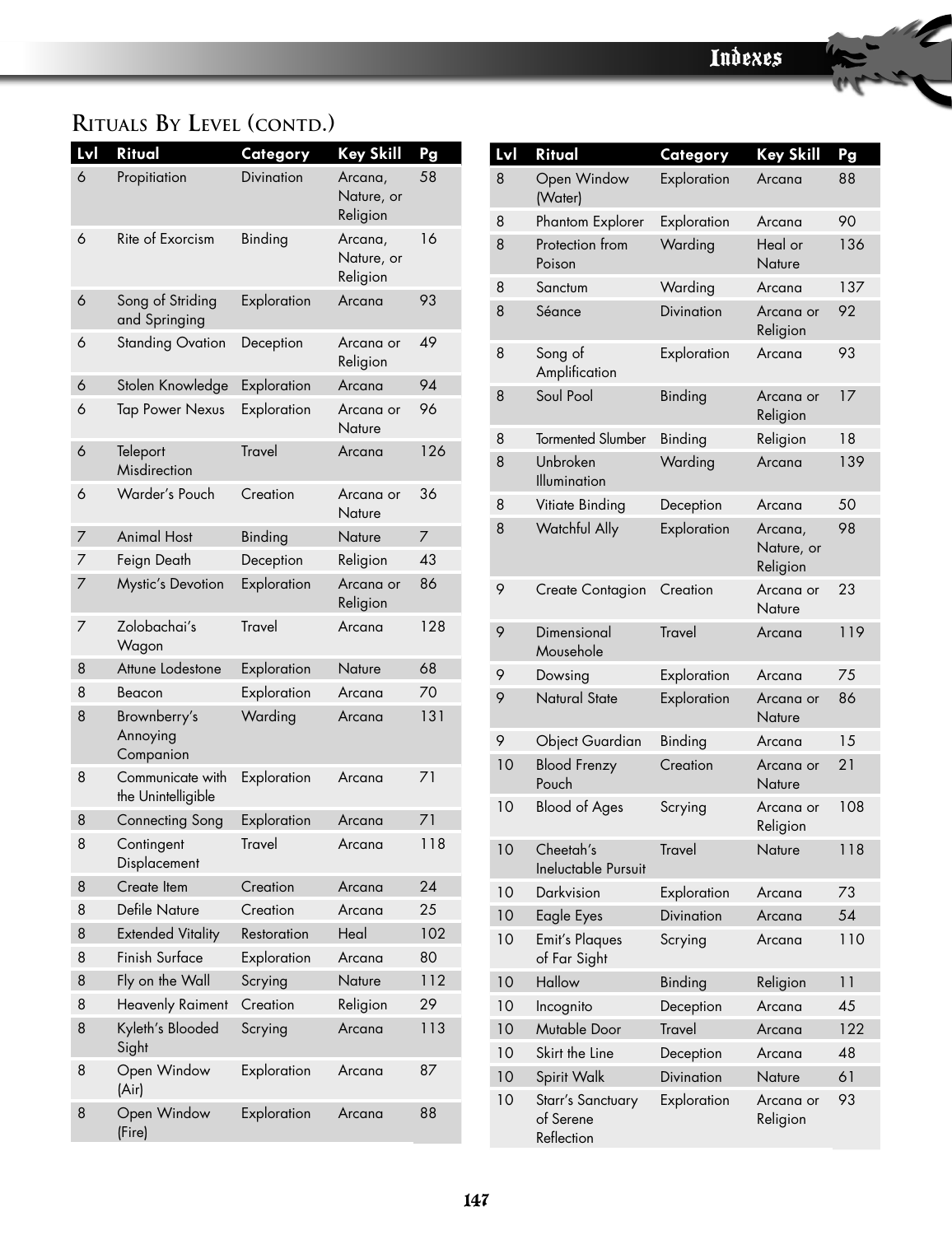| Lvl | Ritual                             | Category          | <b>Key Skill</b>      | Pg  |
|-----|------------------------------------|-------------------|-----------------------|-----|
| 10  | <b>Storm Ward</b>                  | Warding           | Nature                | 138 |
| 10  | Transmit Remains                   | <b>Travel</b>     | Arcana                | 127 |
| 10  | Tunnelport                         | <b>Travel</b>     | Arcana                | 127 |
| 10  | Will of the Masses                 | Divination        | Arcana or<br>Religion | 62  |
| 11  | Contingent Ritual                  | Exploration       | Arcana                | 72  |
| 11  | Extradimensional<br><b>Stables</b> | Exploration       | Arcana                | 78  |
| 11  | <b>Find Followers</b>              | Exploration       | Arcana                | 80  |
| 11  | <b>Finest Worksong</b>             | Creation          | Arcana                | 27  |
| 12  | Aggravate Disease                  | Binding           | Arcana                | 6   |
| 12  | Alter Terrain                      | Exploration       | Arcana or<br>Nature   | 66  |
| 12  | Camouflage                         | Deception         | Arcana                | 39  |
| 12  | Egg of the Coot                    | Scrying           | Religion              | 110 |
| 12  | Emit's Wandering<br>Coin           | Scrying           | Arcana                | 111 |
| 12  | Feet of the<br>Cloudrunner         | <b>Travel</b>     | Arcana or<br>Nature   | 120 |
| 12  | Field of Victory                   | Restoration       | Religion              | 104 |
| 12  | Grave<br>Countenance               | Deception         | Arcana                | 44  |
| 12  | Icy Patch                          | Warding           | Nature                | 134 |
| 12  | <b>Improved Magic</b><br>Circle    | Binding           | Arcana                | 12  |
| 12  | <b>Invisibility Ward</b>           | Warding           | Arcana                | 134 |
| 12  | Kyleth's Augmented<br>Familiar     | Scrying           | Arcana                | 113 |
| 12  | Manse                              | Exploration       | Arcana                | 84  |
| 12  | Oath of the<br>Guardian            | Binding           | Arcana                | 14  |
| 12  | Obsession                          | Binding           | Arcana                | 15  |
| 12  | Part the Waters                    | Exploration       | Nature                | 89  |
| 12  | Pin the Soul                       | Binding           | Arcana or<br>Religion | 16  |
| 12  | Plant Growth                       | Creation          | Nature                | 32  |
| 12  | Revelation                         | <b>Divination</b> | Religion              | 60  |
| 12  | Rune of<br>Teleportation           | Warding           | Arcana                | 137 |
| 12  | Song of Listening                  | Scrying           | Arcana                | 115 |
| 12  | Vanish                             | Deception         | Arcana                | 50  |
| 13  | Phantasmal<br>Conveyance           | <b>Travel</b>     | Arcana                | 123 |
| 13  | Sezrakan's<br>Deceitful Sensor     | Scrying           | Arcana                | 114 |

| Lvl | Ritual                       | Category      | <b>Key Skill</b>                  | Pg  |
|-----|------------------------------|---------------|-----------------------------------|-----|
| 14  | Consecrate                   | Binding       | Religion                          | 8   |
| 14  | Continuous<br>Deception      | Deception     | Arcana                            | 40  |
| 14  | Desecrate                    | Binding       | Religion                          | 9   |
| 14  | Eclipse                      | Deception     | Arcana                            | 42  |
| 14  | <b>Eternal Slumber</b>       | Binding       | Arcana or<br>Religion             | 10  |
| 14  | Feast of the Dead            | Restoration   | Arcana or<br>Religion             | 104 |
| 14  | <b>Fire Walk</b>             | Exploration   | Nature or<br>Religion             | 80  |
| 14  | Group Wildshape              | Exploration   | Nature                            | 82  |
| 14  | Imbue With<br><b>Ability</b> | Exploration   | Arcana or<br>Religion             | 82  |
| 14  | Infernal Passage             | <b>Travel</b> | Religion                          | 120 |
| 14  | <b>Phase Shift</b>           | Deception     | Arcana                            | 47  |
| 14  | Sea's Blessing               | Exploration   | Arcana or<br>Nature               | 92  |
| 14  | Spark of Life                | Creation      | Arcana                            | 33  |
| 14  | <b>Teleport Trick</b>        | <b>Travel</b> | Arcana                            | 126 |
| 14  | Unsinkable                   | Warding       | Arcana                            | 139 |
| 15  | Consult Paradox              | Divination    | Arcana                            | 53  |
| 15  | Deceptive<br>Teleport        | <b>Travel</b> | Arcana                            | 119 |
| 15  | Gift of the Fey              | Scrying       | Nature                            | 112 |
| 16  | <b>Bond of Life</b>          | Restoration   | Arcana or<br>Religion             | 100 |
| 16  | Castle Ward                  | Warding       | Arcana                            | 132 |
| 16  | Contingent<br>Recovery       | Restoration   | Heal                              | 101 |
| 16  | Create Druid<br>Grove        | Creation      | Nature                            | 24  |
| 16  | Defile Soul                  | Creation      | Arcana                            | 26  |
| 16  | <b>Enchanted Slumber</b>     | Exploration   | Arcana                            | 10  |
| 16  | <b>Enduring Ward</b>         | Creation      | Arcana,<br>Nature, or<br>Religion | 26  |
| 16  | <b>Flames of Allies</b>      | Scrying       | Arcana or<br>Religion             | 111 |
| 16  | Frog Curse                   | Binding       | Arcana                            | 10  |
| 16  | Hallucinatory<br>Spectators  | Deception     | Arcana                            | 45  |
| 16  | Know Thine Enemy             | Divination    | Religion                          | 55  |
| 16  | Simulacrum                   | Creation      | Arcana                            | 33  |
| 16  | Summon Friend                | <b>Travel</b> | Arcana                            | 125 |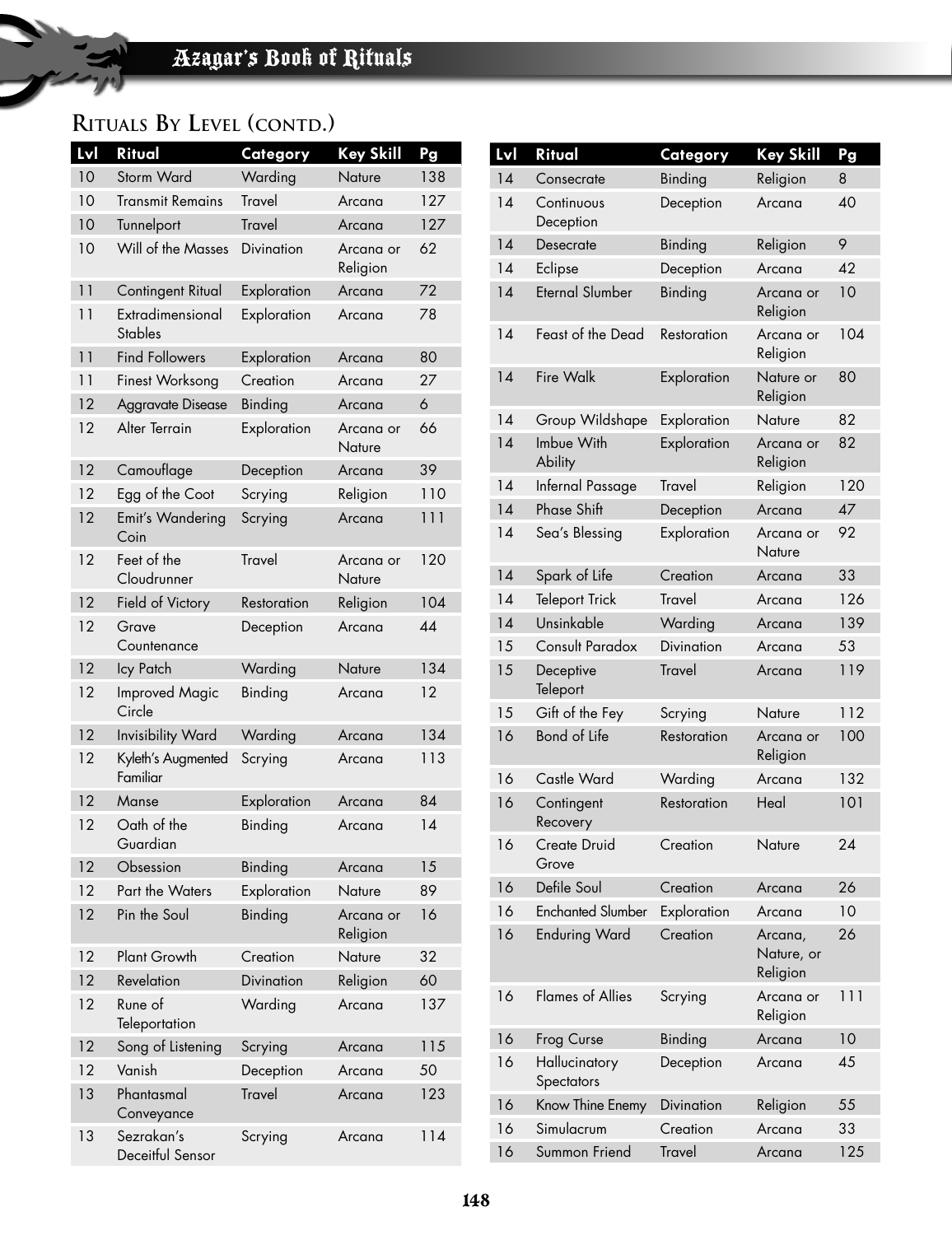| Lvl | Ritual                    | Category      | <b>Key Skill</b>      | Pg  |
|-----|---------------------------|---------------|-----------------------|-----|
| 16  | Teleport Lock             | Warding       | Arcana                | 138 |
| 17  | <b>Spatial Door</b>       | <b>Travel</b> | Arcana                | 124 |
| 18  | <b>False Portents</b>     | Deception     | Arcana                | 43  |
| 18  | Heal                      | Restoration   | Heal                  | 105 |
| 18  | Nightmares                | Deception     | Arcana                | 47  |
| 18  | Restlessness              | Deception     | Arcana                | 48  |
| 18  | Scrying Free Song         | Warding       | Arcana                | 138 |
| 18  | <b>Shadow Trail</b>       | <b>Travel</b> | Arcana                | 124 |
| 18  | Soul Engine               | Binding       | Arcana                | 17  |
| 18  | Sun's Renewal             | Restoration   | Nature                | 106 |
| 19  | Jaunter's Visit           | <b>Travel</b> | Arcana                | 122 |
| 20  | Bookworm Mage             | Creation      | Arcana or<br>Religion | 22  |
| 20  | <b>Command Marut</b>      | Binding       | Arcana or<br>Religion | 8   |
| 20  | Earthquake                | Exploration   | Nature                | 76  |
| 20  | <b>False Portal</b>       | Deception     | Arcana                | 42  |
| 20  | Forestwatch               | Scrying       | Nature                | 112 |
| 20  | <b>Ghost Glue</b>         | Warding       | Arcana or<br>Religion | 132 |
| 20  | Nesba's Mock Self         | Creation      | Arcana                | 31  |
| 20  | Overland Flight           | Exploration   | Arcana                | 88  |
| 21  | Dream Travel              | <b>Travel</b> | Arcana or<br>Nature   | 119 |
| 22  | Geas                      | Binding       | Arcana or<br>Religion | 11  |
| 22  | Master's Whip             | Binding       | Arcana                | 13  |
| 22  | Planar Trap               | <b>Travel</b> | Arcana                | 123 |
| 22  | Primordial's<br>Passage   | <b>Travel</b> | Arcana                | 124 |
| 22  | Spark of Life,<br>Greater | Creation      | Arcana                | 33  |
| 22  | Storm of Insects          | Exploration   | Nature                | 94  |
| 22  | <b>Telltale Trail</b>     | Exploration   | Arcana or<br>Religion | 96  |
| 22  | Tree of Life              | Exploration   | Nature                | 97  |
| 23  | <b>Teleport Attractor</b> | <b>Travel</b> | Arcana                | 125 |
| 24  | Confining<br>Shackles     | Binding       | Arcana or<br>Religion | 8   |
| 24  | Cure Blight               | Restoration   | Nature                | 101 |
| 24  | <b>Final Pact</b>         | Binding       | Arcana                | 10  |

| Lvl | Ritual                                  | Category          | <b>Key Skill</b>      | Pg  |
|-----|-----------------------------------------|-------------------|-----------------------|-----|
| 24  | Hallucinatory<br>Regiment               | Deception         | Arcana                | 45  |
| 24  | Holy Sanctuary                          | Warding           | Religion              | 133 |
| 24  | Jaunter's Abduction                     | <b>Travel</b>     | Arcana                | 121 |
| 24  | Lifeshield                              | Binding           | Arcana                | 12  |
| 24  | Lightning Rod                           | Warding           | Arcana or<br>Nature   | 135 |
| 24  | Mass Power                              | Exploration       | Arcana                | 85  |
| 24  | Melding of<br>the Minds                 | <b>Divination</b> | Arcana                | 55  |
| 24  | <b>Modify Memories</b>                  | Binding           | Arcana                | 13  |
| 24  | <b>Neutral Ground</b>                   | Warding           | Arcana                | 135 |
| 24  | Restore Youth                           | Restoration       | Heal                  | 105 |
| 24  | Secret Location                         | Warding           | Arcana                | 138 |
| 24  | Sympathetic Focus                       | Creation          | Arcana                | 36  |
| 25  | Genesis                                 | Creation          | Arcana                | 29  |
| 25  | Summon Storm                            | Exploration       | Nature                | 95  |
| 26  | Censer of Farsight                      | Scrying           | Arcana or<br>Religion | 109 |
| 26  | Dragonfriend Song                       | Exploration       | Arcana                | 75  |
| 26  | Hidden Soul                             | Restoration       | Arcana or<br>Religion | 105 |
| 26  | Jaunter's Summons                       | <b>Travel</b>     | Arcana                | 121 |
| 26  | <b>Pacifist Curse</b>                   | Binding           | Religion              | 16  |
| 26  | Vital Link                              | Exploration       | Arcana or<br>Religion | 97  |
| 26  | Winter's Sojourn                        | Binding           | Arcana                | 18  |
| 27  | All Roads<br>Lead Here                  | <b>Travel</b>     | Arcana                | 117 |
| 27  | <b>Floating Castle</b>                  | Exploration       | Arcana                | 81  |
| 27  | Sight of the Gods                       | Scrying           | Religion              | 115 |
| 27  | Time<br>Compression                     | Restoration       | Arcana                | 106 |
| 28  | Sezrakan's<br>All-Seeing<br>Retribution | Scrying           | Arcana                | 114 |
| 29  | Sezrakan's<br>Masterful<br>Glamour      | Scrying           | Arcana                | 114 |
| 30  | Marvelous Map                           | Travel            | Arcana                | 122 |
| 30  | <b>Raise Castle</b>                     | Creation          | Arcana                | 32  |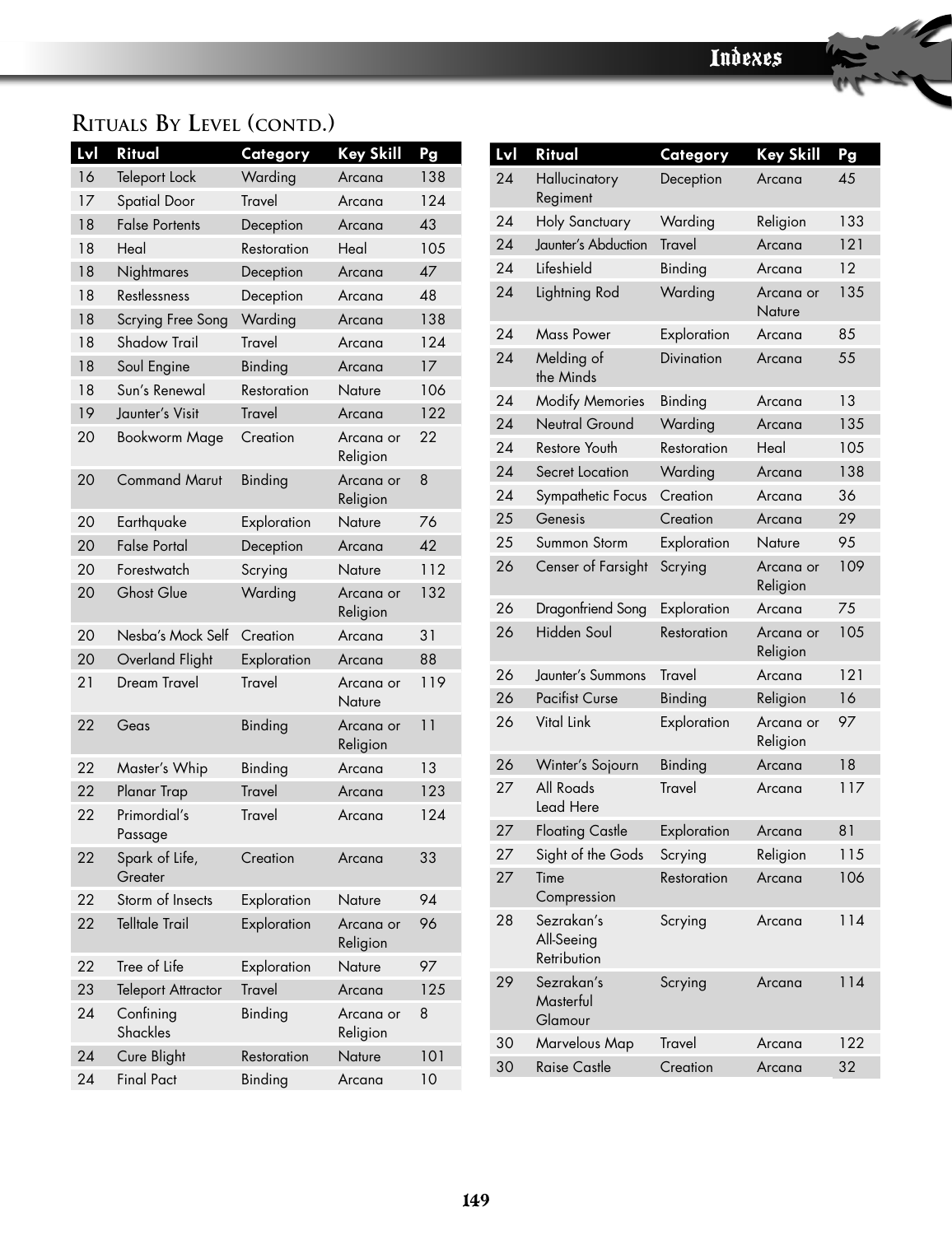# Index 3: Rituals by Category

| Lvl            | Ritual                          | Category | Key Skill                         | Pg |
|----------------|---------------------------------|----------|-----------------------------------|----|
| $\overline{2}$ | Armor of the<br>Blessed         | Binding  | Religion                          | 7  |
| 3              | <b>Bonded Mount</b>             | Binding  | Nature or<br>Religion             | 7  |
| 5              | Summon Animals                  | Binding  | Nature                            | 17 |
| 6              | Delay Spirit                    | Binding  | Arcana                            | 9  |
| 6              | <b>Moonlit Mark</b>             | Binding  | Arcana or<br>Religion             | 14 |
| 6              | Rite of Exorcism                | Binding  | Arcana,<br>Nature, or<br>Religion | 16 |
| 7              | <b>Animal Host</b>              | Binding  | Nature                            | 7  |
| 8              | Soul Pool                       | Binding  | Arcana or<br>Religion             | 17 |
| 8              | <b>Tormented Slumber</b>        | Binding  | Religion                          | 18 |
| 9              | <b>Object Guardian</b>          | Binding  | Arcana                            | 15 |
| 10             | Hallow                          | Binding  | Religion                          | 11 |
| 12             | Aggravate Disease               | Binding  | Arcana                            | 6  |
| 12             | <b>Improved Magic</b><br>Circle | Binding  | Arcana                            | 12 |
| 12             | Oath of the<br>Guardian         | Binding  | Arcana                            | 14 |
| 12             | Obsession                       | Binding  | Arcana                            | 15 |
| 12             | Pin the Soul                    | Binding  | Arcana or<br>Religion             | 16 |
| 14             | Consecrate                      | Binding  | Religion                          | 8  |
| 14             | Desecrate                       | Binding  | Religion                          | 8  |
| 14             | <b>Eternal Slumber</b>          | Binding  | Arcana or<br>Religion             | 10 |
| 16             | Frog Curse                      | Binding  | Arcana                            | 10 |
| 18             | Soul Engine                     | Binding  | Arcana                            | 17 |
| 20             | <b>Command Marut</b>            | Binding  | Arcana or<br>Religion             | 8  |
| 22             | Geas                            | Binding  | Arcana or<br>Religion             | 11 |
| 22             | Master's Whip                   | Binding  | Arcana                            | 13 |
| 24             | Confining<br><b>Shackles</b>    | Binding  | Arcana or<br>Religion             | 8  |
| 24             | <b>Final Pact</b>               | Binding  | Arcana                            | 10 |
| 24             | Lifeshield                      | Binding  | Arcana                            | 12 |
| 24             | <b>Modify Memories</b>          | Binding  | Arcana                            | 13 |
| 26             | <b>Pacifist Curse</b>           | Binding  | Religion                          | 16 |
| 26             | Winter's Sojourn                | Binding  | Arcana                            | 18 |

| Lvl            | Ritual                           | Category | <b>Key Skill</b>                  | Pg |
|----------------|----------------------------------|----------|-----------------------------------|----|
| 1              | <b>Attuned Focus</b>             | Creation | Arcana,<br>Nature, or<br>Religion | 20 |
| 1              | Craft Talisman                   | Creation | Arcana or<br>Nature               | 23 |
| 1              | Create Lodestone                 | Creation | Nature                            | 25 |
| 1              | <b>Ritual Circle</b>             | Creation | Arcana,<br>Nature, or<br>Religion | 33 |
| 1              | Spectral Line                    | Creation | Arcana                            | 35 |
| $\overline{2}$ | Create Fetish                    | Creation | Arcana or<br>Religion             | 24 |
| 3              | <b>Brew Herbal</b><br>Concoction | Creation | Nature                            | 22 |
| 3              | Fletcher                         | Creation | Nature                            | 29 |
| 3              | New Clothes                      | Creation | Arcana                            | 31 |
| 4              | <b>Blood Shaping</b>             | Creation | Arcana                            | 22 |
| 4              | Liquid Courage                   | Creation | Arcana                            | 30 |
| 5              | King's Banquet                   | Creation | Arcana                            | 30 |
| 5              | Petrify Wood                     | Creation | Nature                            | 31 |
| 5              | Spectral Cat                     | Creation | Religion                          | 34 |
| 6              | <b>Beast Cloak</b>               | Creation | Nature                            | 21 |
| 6              | Eternal Sunshine                 | Creation | Nature or<br>Religion             | 26 |
| 6              | <b>First Guardian</b>            | Creation | Arcana                            | 27 |
| 6              | Hunter's Pouch                   | Creation | Arcana or<br>Nature               | 30 |
| 6              | Warder's Pouch                   | Creation | Arcana or<br>Nature               | 36 |
| 8              | Create Item                      | Creation | Arcana                            | 24 |
| 8              | <b>Defile Nature</b>             | Creation | Arcana                            | 25 |
| 8              | <b>Heavenly Raiment</b>          | Creation | Religion                          | 29 |
| 9              | Create Contagion                 | Creation | Arcana or<br>Nature               | 23 |
| 10             | <b>Blood Frenzy</b><br>Pouch     | Creation | Arcana or<br>Nature               | 21 |
| 11             | <b>Finest Worksong</b>           | Creation | Arcana                            | 27 |
| 12             | Plant Growth                     | Creation | Nature                            | 32 |
| 14             | Spark of Life                    | Creation | Arcana                            | 33 |
| 16             | Create Druid<br>Grove            | Creation | Nature                            | 24 |
| 16             | Defile Soul                      | Creation | Arcana                            | 26 |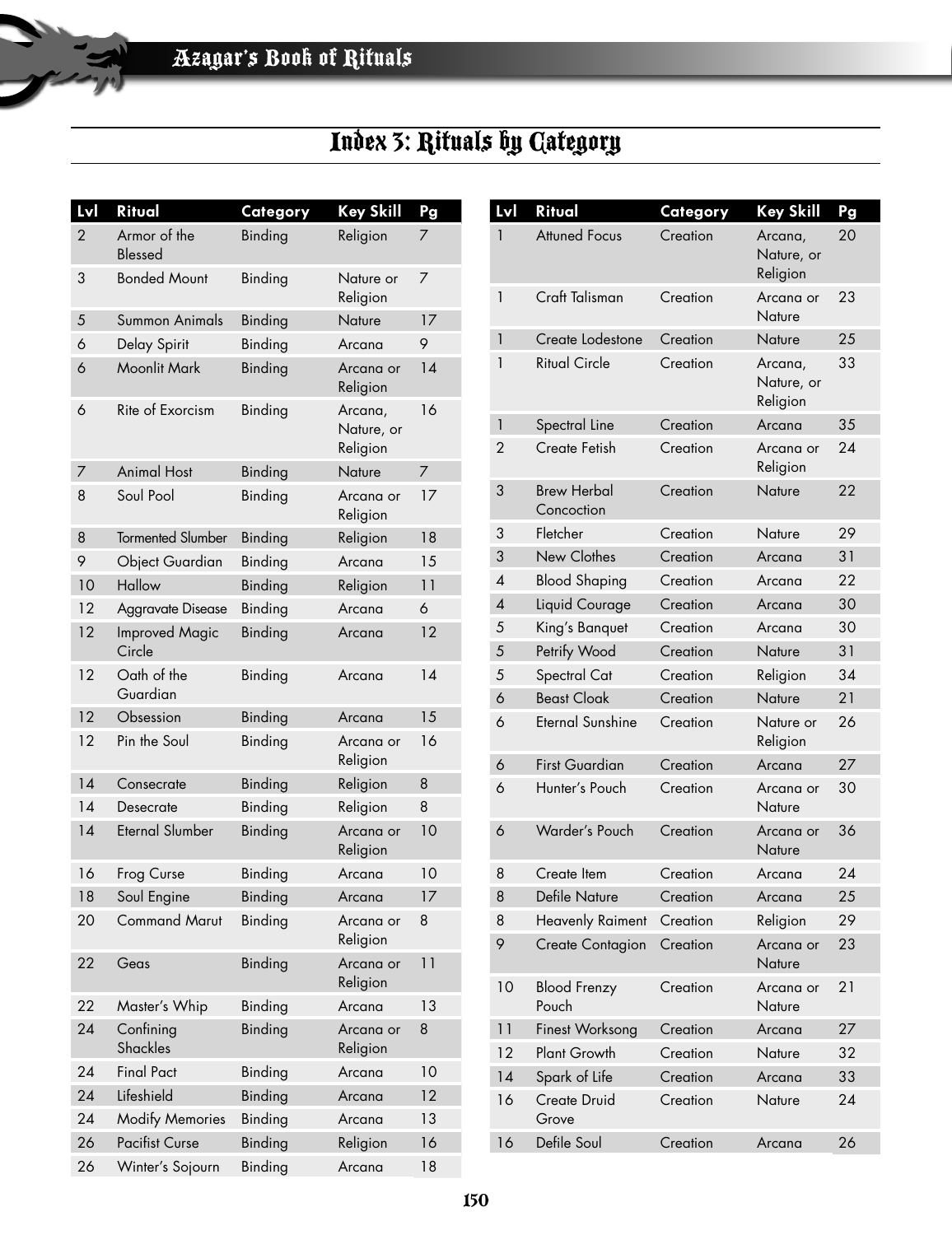| Lvl            | Ritual                          | Category  | <b>Key Skill</b>                  | Pg |
|----------------|---------------------------------|-----------|-----------------------------------|----|
| 16             | <b>Enduring Ward</b>            | Creation  | Arcana,<br>Nature, or<br>Religion | 26 |
| 16             | Simulacrum                      | Creation  | Arcana                            | 33 |
| 20             | <b>Bookworm Mage</b>            | Creation  | Arcana or<br>Religion             | 22 |
| 20             | Nesba's Mock Self               | Creation  | Arcana                            | 31 |
| 22             | Spark of Life,<br>Greater       | Creation  | Arcana                            | 33 |
| 24             | Sympathetic Focus               | Creation  | Arcana                            | 36 |
| 25             | Genesis                         | Creation  | Arcana                            | 29 |
| 30             | <b>Raise Castle</b>             | Creation  | Arcana                            | 32 |
| 1              | <b>Blood Mask</b>               | Deception | Arcana                            | 38 |
| 2              | <b>Create Glamer</b><br>Object  | Deception | Arcana                            | 40 |
| 3              | Grim Interrogator               | Deception | Arcana or<br>Religion             | 44 |
| 3              | Steal the Voice                 | Deception | Arcana                            | 50 |
| $\overline{4}$ | Circle of Amorous<br>Intentions | Deception | Arcana                            | 39 |
| 4              | Cloak of the Dead               | Deception | Arcana                            | 40 |
| $\overline{A}$ | Deceiving<br>Whispers           | Deception | Arcana                            | 41 |
| 4              | Invisible Weapon                | Deception | Arcana                            | 46 |
| $\pmb{4}$      | Lap of Luxury                   | Deception | Arcana                            | 46 |
| 5              | <b>Flawless Glamour</b>         | Deception | Arcana                            | 44 |
| 6              | Dance of the<br>Peacock         | Deception | Arcana                            | 41 |
| 6              | Poker Face                      | Deception | Arcana                            | 48 |
| 6              | <b>Standing Ovation</b>         | Deception | Arcana or<br>Religion             | 49 |
| 7              | Feign Death                     | Deception | Religion                          | 43 |
| 8              | Vitiate Binding                 | Deception | Arcana                            | 50 |
| 10             | Incognito                       | Deception | Arcana                            | 45 |
| 10             | Skirt the Line                  | Deception | Arcana                            | 48 |
| 12             | Camouflage                      | Deception | Arcana                            | 39 |
| 12             | Grave<br>Countenance            | Deception | Arcana                            | 44 |
| 12             | Vanish                          | Deception | Arcana                            | 50 |
| 14             | Continuous<br>Deception         | Deception | Arcana                            | 40 |
| 14             | Eclipse                         | Deception | Arcana                            | 42 |
| 14             | Phase Shift                     | Deception | Arcana                            | 47 |
| 16             | Hallucinatory<br>Spectators     | Deception | Arcana                            | 45 |

| <u>Lvl</u>     | Ritual                                    | Category          | <b>Key Skill</b>                  | Pg |
|----------------|-------------------------------------------|-------------------|-----------------------------------|----|
| 18             | <b>False Portents</b>                     | Deception         | Arcana                            | 43 |
| 18             | Nightmares                                | Deception         | Arcana                            | 47 |
| 18             | Restlessness                              | Deception         | Arcana                            | 48 |
| 20             | <b>False Portal</b>                       | Deception         | Arcana                            | 42 |
| 24             | Hallucinatory<br>Regiment                 | Deception         | Arcana                            | 45 |
| 1              | Aura Reading                              | Divination        | Arcana                            | 53 |
| 1              | Meteorological<br>Horoscope               | Divination        | Arcana or<br><b>Nature</b>        | 57 |
| 1              | Perceive the Ties<br>of Blood             | <b>Divination</b> | Arcana                            | 58 |
| 1              | Remembrance of<br>Wholeness               | <b>Divination</b> | Arcana,<br>Nature, or<br>Religion | 59 |
| 2              | Astrological<br>Inception                 | Divination        | Arcana                            | 52 |
| $\overline{2}$ | Library of the Gods                       | Divination        | Religion                          | 55 |
| 2              | <b>True Faith</b>                         | Divination        | Religion                          | 62 |
| 3              | Eavesdrop                                 | Divination        | Arcana                            | 55 |
| 3              | Munzelmong's<br>Meticulous<br>Mensuration | Divination        | Arcana                            | 57 |
| 4              | <b>Birth Horoscope</b>                    | Divination        | Arcana                            | 53 |
| 4              | Cultural Insight                          | <b>Divination</b> | Arcana or<br>Religion             | 54 |
| 4              | Mesmerism                                 | <b>Divination</b> | Arcana                            | 56 |
| 5              | Ancestral Insight                         | Divination        | Arcana or<br>Nature               | 52 |
| 6              | Follow the Money                          | <b>Divination</b> | Arcana                            | 55 |
| 6              | Pierce the Veil                           | <b>Divination</b> | Arcana                            | 58 |
| 6              | Propitiation                              | <b>Divination</b> | Arcana,<br>Nature, or<br>Religion | 58 |
| 8              | Séance                                    | Divination        | Arcana or<br>Religion             | 60 |
| 10             | Eagle Eyes                                | <b>Divination</b> | Arcana                            | 54 |
| 10             | Spirit Walk                               | Divination        | Nature                            | 61 |
| 10             | Will of the<br><b>Masses</b>              | <b>Divination</b> | Arcana or<br>Religion             | 62 |
| 12             | Revelation                                | <b>Divination</b> | Religion                          | 60 |
| 15             | <b>Consult Paradox</b>                    | <b>Divination</b> | Arcana                            | 53 |
| 16             | Know Thine<br>Enemy                       | Divination        | Religion                          | 55 |
| 24             | Melding of the<br>Minds                   | Divination        | Arcana                            | 55 |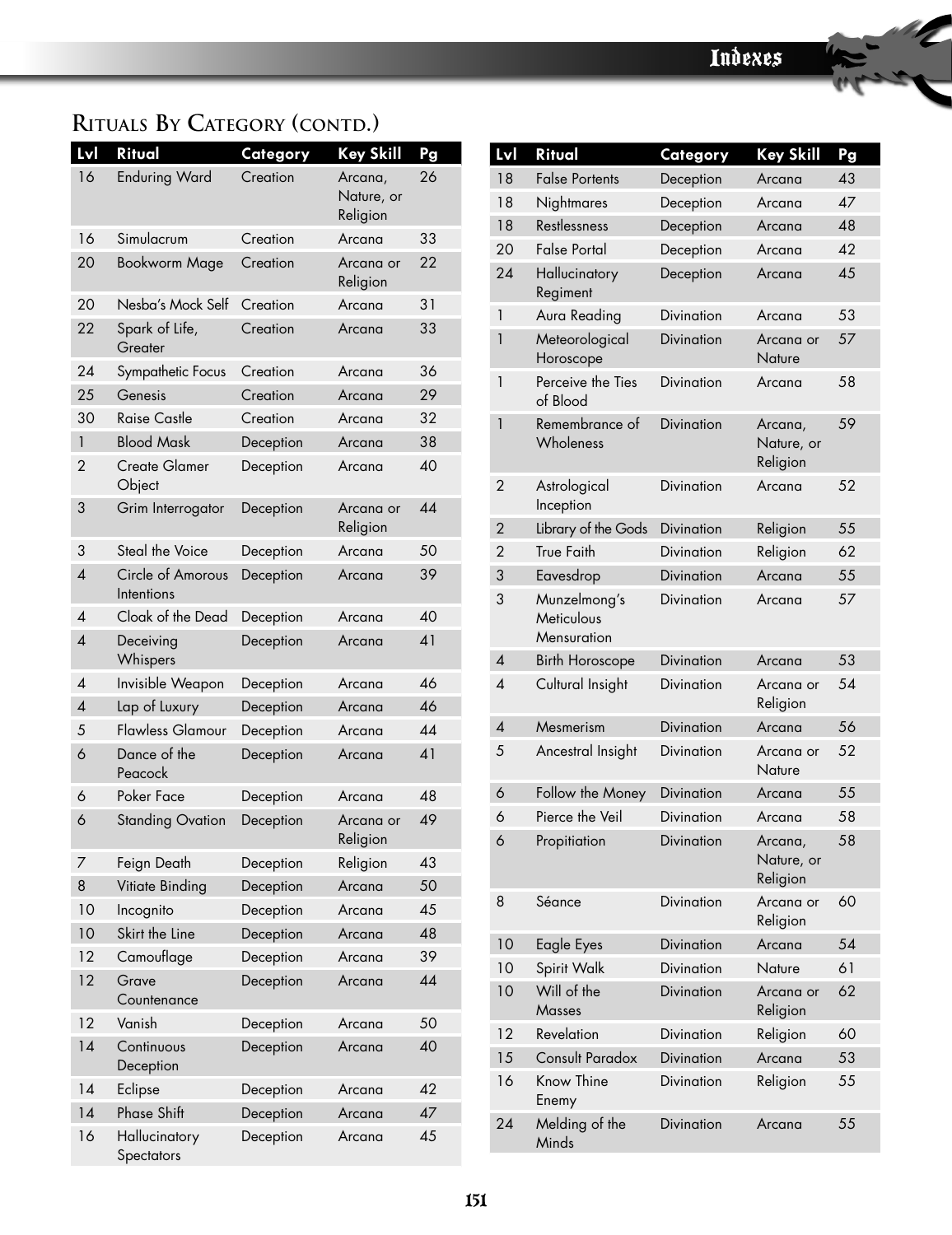| Lvl                      | Ritual                             | Category    | <b>Key Skill</b>                  | Pg |
|--------------------------|------------------------------------|-------------|-----------------------------------|----|
| $\mathbf{1}$             | Delver's Glimpse                   | Exploration | Arcana                            | 73 |
| $\mathbf{1}$             | Dutch's<br>Fastidiousness          | Exploration | Arcana                            | 75 |
| $\mathbf{1}$             | Easy Climb                         | Exploration | Nature or<br>Religion             | 76 |
| 1                        | Memetic Sending                    | Exploration | Arcana                            | 85 |
| 1                        | Message in a<br><b>Bottle</b>      | Exploration | Arcana                            | 86 |
| 1                        | Repel Vermin                       | Exploration | Nature                            | 91 |
| $\mathbf{1}$             | Reset                              | Exploration | Arcana or<br>Religion             | 91 |
| 1                        | Seeds of Plenty                    | Exploration | Nature                            | 92 |
| 1                        | Somnus                             | Exploration | Arcana,<br>Nature, or<br>Religion | 93 |
| 2                        | Deep Pockets                       | Exploration | Arcana                            | 73 |
| $\overline{2}$           | <b>Eternal Flame</b>               | Exploration | Arcana                            | 77 |
| 2                        | Scent of Blood                     | Exploration | Nature                            | 91 |
| $\overline{2}$           | <b>Trackless Passage</b>           | Exploration | Nature                            | 97 |
| 3                        | Animal Thief                       | Exploration | Nature                            | 68 |
| 3                        | <b>Animal Tracker</b>              | Exploration | <b>Nature</b>                     | 68 |
| 3                        | <b>Battlesigns</b>                 | Exploration | Arcana                            | 69 |
| 3                        | Energy<br>Enhancement              | Exploration | Arcana or<br>Religion             | 77 |
| 3                        | Ferriandus'<br>Peaceful Rest       | Exploration | Arcana                            | 79 |
| 3                        | Light Step                         | Exploration | <b>Nature</b>                     | 83 |
| 3                        | Lighten Armor                      | Exploration | Arcana                            | 84 |
| 3                        | Nature's Voice                     | Exploration | Nature                            | 87 |
| 3                        | Permanent<br>Passage               | Exploration | Arcana                            | 89 |
| 3                        | Radiance Infusion                  | Exploration | Religion                          | 91 |
| 3                        | Unearth the<br><b>Mortal Frame</b> | Exploration | Religion                          | 97 |
| 4                        | Ancient's Chant                    | Exploration | Arcana or<br>Religion             | 66 |
| 4                        | Burrow                             | Exploration | Nature                            | 70 |
| $\overline{4}$           | Create Pit                         | Exploration | Arcana or<br>Nature               | 72 |
| 4                        | Fallnor's Balloon                  | Exploration | Arcana                            | 79 |
| 4                        | Hibernation                        | Exploration | Nature                            | 82 |
| $\overline{A}$           | Many Little Feet                   | Exploration | Arcana                            | 84 |
| $\overline{\mathcal{A}}$ | Nature's Road                      | Exploration | Nature                            | 87 |
| 4                        | Phan Xu's Delivery                 | Exploration | Arcana                            | 89 |

| Lvl                      | Ritual                                 | Category    | <b>Key Skill</b>      | Pg |
|--------------------------|----------------------------------------|-------------|-----------------------|----|
| $\overline{\mathcal{A}}$ | Sentinel's<br>Devotion                 | Exploration | Nature or<br>Religion | 92 |
| $\overline{A}$           | Stentor's Voice                        | Exploration | Arcana                | 94 |
| 5                        | Aces High                              | Exploration | Arcana or<br>Religion | 65 |
| 5                        | Animal Decoy                           | Exploration | Arcana or<br>Nature   | 66 |
| 5                        | <b>Blood Sacrifice</b>                 | Exploration | Arcana                | 70 |
| 5                        | Circle of Ruin                         | Exploration | Arcana                | 71 |
| 5                        | Defender's<br>Devotion                 | Exploration | Arcana or<br>Religion | 73 |
| 5                        | Easy Trail                             | Exploration | Nature or<br>Religion | 76 |
| 5                        | Extraplanar Trader                     | Exploration | Arcana                | 78 |
| 5                        | Melody of Comfort                      | Exploration | Arcana                | 85 |
| 6                        | Animal Investiture                     | Exploration | Nature                | 67 |
| 6                        | Automation                             | Exploration | Arcana                | 69 |
| 6                        | Daredevil's<br>Devotion                | Exploration | Arcana or<br>Religion | 72 |
| 6                        | Dog Scent                              | Exploration | Nature                | 74 |
| 6                        | Evoke the Inner<br>Strength            | Exploration | Religion              | 77 |
| 6                        | Gather Storm<br>Clouds                 | Exploration | Arcana or<br>Nature   | 81 |
| 6                        | Gullible Song                          | Exploration | Arcana                | 82 |
| 6                        | Leave No Trace                         | Exploration | Nature                | 83 |
| 6                        | Prayer of Purity                       | Exploration | Religion              | 90 |
| 6                        | Song of Striding<br>and Springing      | Exploration | Arcana                | 93 |
| 6                        | Stolen Knowledge                       | Exploration | Arcana                | 94 |
| 6                        | <b>Tap Power Nexus</b>                 | Exploration | Arcana or<br>Nature   | 96 |
| 7                        | Mystic's Devotion                      | Exploration | Arcana or<br>Religion | 86 |
| 8                        | Attune Lodestone                       | Exploration | Nature                | 68 |
| 8                        | Beacon                                 | Exploration | Arcana                | 70 |
| 8                        | Communicate with<br>the Unintelligible | Exploration | Arcana                | 71 |
| 8                        | Connecting Song                        | Exploration | Arcana                | 71 |
| 8                        | Finish Surface                         | Exploration | Arcana                | 80 |
| 8                        | Open Window<br>(Air)                   | Exploration | Arcana                | 87 |
| 8                        | Open Window<br>(Fire)                  | Exploration | Arcana                | 88 |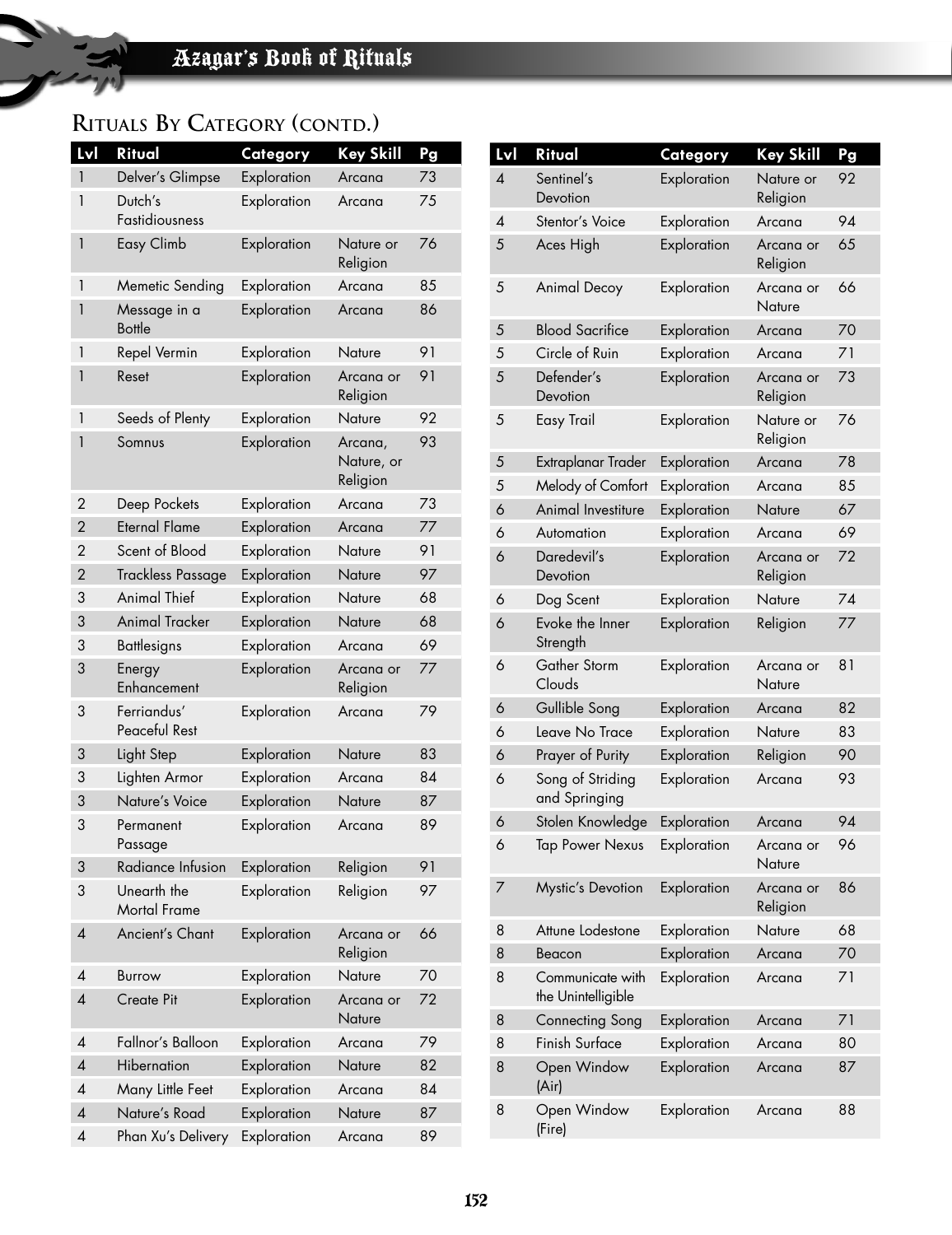| Lvl            | <b>Ritual</b>                             | Category    | <b>Key Skill</b>                  | Pg  |
|----------------|-------------------------------------------|-------------|-----------------------------------|-----|
| 8              | Open Window<br>(Water)                    | Exploration | Arcana                            | 88  |
| 8              | Phantom Explorer                          | Exploration | Arcana                            | 90  |
| 8              | Song of<br>Amplification                  | Exploration | Arcana                            | 93  |
| 8              | Watchful Ally                             | Exploration | Arcana,<br>Nature, or<br>Religion | 98  |
| 9              | Dowsing                                   | Exploration | Arcana                            | 75  |
| 9              | <b>Natural State</b>                      | Exploration | Arcana or<br>Nature               | 86  |
| 10             | Darkvision                                | Exploration | Arcana                            | 73  |
| 10             | Starr's Sanctuary of<br>Serene Reflection | Exploration | Arcana or<br>Religion             | 93  |
| 11             | Contingent Ritual                         | Exploration | Arcana                            | 72  |
| 11             | Extradimensional<br><b>Stables</b>        | Exploration | Arcana                            | 78  |
| 11             | <b>Find Followers</b>                     | Exploration | Arcana                            | 80  |
| 12             | Alter Terrain                             | Exploration | Arcana or<br>Nature               | 66  |
| 10             | Manse                                     | Exploration | Arcana                            | 84  |
| 12             | Part the Waters                           | Exploration | Nature                            | 89  |
| 14             | <b>Fire Walk</b>                          | Exploration | Nature or<br>Religion             | 80  |
| 14             | Group Wildshape                           | Exploration | Nature                            | 82  |
| 14             | Imbue With Ability                        | Exploration | Arcana or<br>Religion             | 82  |
| 14             | Sea's Blessing                            | Exploration | Arcana or<br>Nature               | 92  |
| 16             | <b>Enchanted Slumber</b>                  | Exploration | Arcana                            | 76  |
| 20             | Earthquake                                | Exploration | Nature                            | 76  |
| 20             | Overland Flight                           | Exploration | Arcana                            | 88  |
| 22             | Storm of Insects                          | Exploration | Nature                            | 94  |
| 22             | <b>Telltale Trail</b>                     | Exploration | Arcana or<br>Religion             | 97  |
| 22             | Tree of Life                              | Exploration | Nature                            | 96  |
| 24             | <b>Mass Power</b>                         | Exploration | Arcana                            | 85  |
| 25             | Summon Storm                              | Exploration | Nature                            | 95  |
| 26             | Dragonfriend Song                         | Exploration | Arcana                            | 75  |
| 26             | Vital Link                                | Exploration | Arcana or<br>Religion             | 97  |
| 27             | <b>Floating Castle</b>                    | Exploration | Arcana                            | 81  |
| 1              | <b>Baptize the Faithful</b>               | Restoration | Religion                          | 100 |
| 1              | Cleansing                                 | Restoration | Heal                              | 101 |
| $\overline{c}$ | <b>Transfer Vitality</b>                  | Restoration | Heal                              | 106 |

| Lvl            | Ritual                            | Category    | Key Skill             | Pg  |
|----------------|-----------------------------------|-------------|-----------------------|-----|
| 3              | Detect Ailment                    | Restoration | Heal                  | 102 |
| $\overline{A}$ | <b>False Life</b>                 | Restoration | Arcana or<br>Religion | 103 |
| 5              | <b>Restore Senses</b>             | Restoration | Heal                  | 105 |
| 6              | Cure Lycanthropy                  | Restoration | Heal                  | 101 |
| 8              | <b>Extended Vitality</b>          | Restoration | Heal                  | 102 |
| 12             | Field of Victory                  | Restoration | Religion              | 104 |
| 14             | Feast of the Dead                 | Restoration | Arcana or<br>Religion | 104 |
| 16             | Bond of Life                      | Restoration | Arcana or<br>Religion | 100 |
| 16             | Contingent<br>Recovery            | Restoration | Heal                  | 101 |
| 18             | Heal                              | Restoration | Heal                  | 105 |
| 18             | Sun's Renewal                     | Restoration | Nature                | 106 |
| 24             | Cure Blight                       | Restoration | Nature                | 101 |
| 24             | Restore Youth                     | Restoration | Heal                  | 105 |
| 26             | Hidden Soul                       | Restoration | Arcana or<br>Religion | 105 |
| 27             | Time<br>Compression               | Restoration | Arcana                | 106 |
| 4              | Arrow of Scrying                  | Scrying     | Arcana                | 108 |
| 8              | Fly on the Wall                   | Scrying     | Nature                | 112 |
| 8              | Kyleth's Blooded<br>Sight         | Scrying     | Arcana                | 113 |
| 10             | <b>Blood of Ages</b>              | Scrying     | Arcana or<br>Religion | 108 |
| 10             | Emit's Plaques of<br>Far Sight    | Scrying     | Arcana                | 110 |
| 12             | Egg of the Coot                   | Scrying     | Religion              | 110 |
| 12             | Emit's Wandering<br>Coin          | Scrying     | Arcana                | 111 |
| 12             | Kyleth's<br>Augmented<br>Familiar | Scrying     | Arcana                | 113 |
| 12             | Song of Listening                 | Scrying     | Arcana                | 115 |
| 13             | Sezrakan's<br>Deceitful Sensor    | Scrying     | Arcana                | 114 |
| 15             | Gift of the Fey                   | Scrying     | Nature                | 112 |
| 16             | <b>Flames of Allies</b>           | Scrying     | Arcana or<br>Religion | 111 |
| 20             | Forestwatch                       | Scrying     | Nature                | 112 |
| 26             | Censer of Farsight                | Scrying     | Arcana or<br>Religion | 109 |
| 27             | Sight of the Gods                 | Scrying     | Religion              | 115 |
|                |                                   |             |                       |     |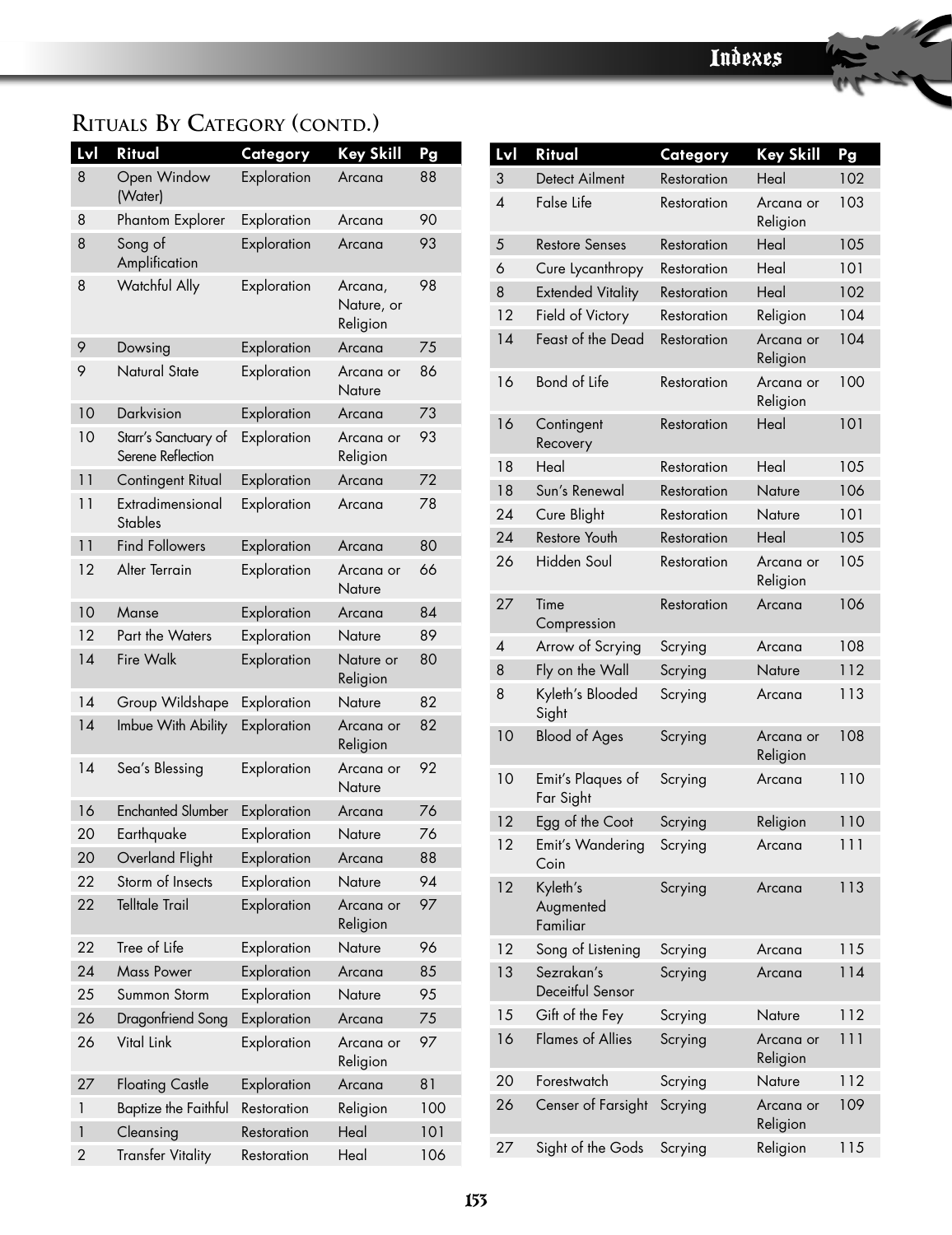| Lvl | Ritual                                | Category      | <b>Key Skill</b>    | Pg  |
|-----|---------------------------------------|---------------|---------------------|-----|
| 28  | Sezrakan's All-<br>Seeing Retribution | Scrying       | Arcana              | 114 |
| 29  | Sezrakan's<br>Masterful Glamour       | Scrying       | Arcana              | 114 |
| 5   | Wilderness' End                       | <b>Travel</b> | Nature              | 128 |
| 6   | <b>Blink</b>                          | <b>Travel</b> | Arcana              | 118 |
| 6   | Jaunt                                 | <b>Travel</b> | Arcana              | 121 |
| 6   | Teleport<br>Misdirection              | <b>Travel</b> | Arcana              | 126 |
| 7   | Zolobachai's<br>Wagon                 | <b>Travel</b> | Arcana              | 128 |
| 8   | Contingent<br>Displacement            | Travel        | Arcana              | 118 |
| 9   | Dimensional<br>Mousehole              | Travel        | Arcana              | 119 |
| 10  | Cheetah's<br>Ineluctable Pursuit      | <b>Travel</b> | Nature              | 118 |
| 10  | Mutable Door                          | <b>Travel</b> | Arcana              | 122 |
| 10  | Transmit Remains                      | <b>Travel</b> | Arcana              | 127 |
| 10  | Tunnelport                            | <b>Travel</b> | Arcana              | 127 |
| 12  | Feet of the<br>Cloudrunner            | <b>Travel</b> | Arcana or<br>Nature | 120 |
| 13  | Phantasmal<br>Conveyance              | <b>Travel</b> | Arcana              | 123 |
| 14  | Infernal Passage                      | <b>Travel</b> | Religion            | 120 |
| 14  | <b>Teleport Trick</b>                 | <b>Travel</b> | Arcana              | 126 |
| 15  | Deceptive Teleport                    | Travel        | Arcana              | 119 |
| 16  | Summon Friend                         | <b>Travel</b> | Arcana              | 125 |
| 17  | <b>Spatial Door</b>                   | <b>Travel</b> | Arcana              | 124 |
| 18  | <b>Shadow Trail</b>                   | <b>Travel</b> | Arcana              | 124 |
| 19  | Jaunter's Visit                       | <b>Travel</b> | Arcana              | 122 |
| 21  | Dream Travel                          | <b>Travel</b> | Arcana or<br>Nature | 119 |
| 22  | Planar Trap                           | <b>Travel</b> | Arcana              | 123 |
| 22  | Primordial's<br>Passage               | <b>Travel</b> | Arcana              | 124 |
| 23  | <b>Teleport Attractor</b>             | <b>Travel</b> | Arcana              | 125 |
| 24  | Jaunter's<br>Abduction                | <b>Travel</b> | Arcana              | 121 |
| 26  | Jaunter's Summons                     | <b>Travel</b> | Arcana              | 121 |
| 27  | All Roads<br>Lead Here                | <b>Travel</b> | Arcana              | 117 |
| 30  | Marvelous Map                         | <b>Travel</b> | Arcana              | 122 |
|     |                                       |               |                     |     |

| Lvl                       | <b>Ritual</b>                         | Category | Key Skill             | Pg  |
|---------------------------|---------------------------------------|----------|-----------------------|-----|
| 1                         | Gluetrap                              | Warding  | Arcana                | 133 |
| $\overline{2}$            | <b>Animal Watcher</b>                 | Warding  | Arcana or<br>Nature   | 130 |
| 3                         | Assassin's Foil                       | Warding  | Arcana                | 131 |
| 4                         | Harmonious<br>Terrain                 | Warding  | Nature                | 133 |
| $\boldsymbol{\Lambda}$    | Protection from<br>Fey                | Warding  | Arcana                | 136 |
| 4                         | Protection from<br>Lycanthropes       | Warding  | Arcana or<br>Religion | 136 |
| $\boldsymbol{\varLambda}$ | Protection from<br>Vampires           | Warding  | Arcana or<br>Religion | 136 |
| 6                         | Arcane Trap                           | Warding  | Arcana                | 130 |
| 6                         | Forbid Entry                          | Warding  | Arcana                | 132 |
| 6                         | Invisibility to<br>Animals            | Warding  | Nature                | 134 |
| 8                         | Brownberry's<br>Annoying<br>Companion | Warding  | Arcana                | 131 |
| 8                         | Protection from<br>Poison             | Warding  | Heal or<br>Nature     | 136 |
| 8                         | Sanctum                               | Warding  | Arcana                | 137 |
| 8                         | Unbroken<br>Illumination              | Warding  | Arcana                | 139 |
| 10                        | Storm Ward                            | Warding  | Nature                | 138 |
| 12                        | Icy Patch                             | Warding  | Nature                | 134 |
| 12                        | <b>Invisibility Ward</b>              | Warding  | Arcana                | 134 |
| 12                        | Rune of<br>Teleportation              | Warding  | Arcana                | 137 |
| 14                        | Unsinkable                            | Warding  | Arcana                | 139 |
| 16                        | Castle Ward                           | Warding  | Arcana                | 132 |
| 16                        | Teleport Lock                         | Warding  | Arcana                | 139 |
| 18                        | Scrying Free<br>Song                  | Warding  | Arcana                | 138 |
| 20                        | <b>Ghost Glue</b>                     | Warding  | Arcana or<br>Religion | 132 |
| 24                        | <b>Holy Sanctuary</b>                 | Warding  | Religion              | 133 |
| 24                        | Lightning Rod                         | Warding  | Arcana or<br>Nature   | 135 |
| 24                        | Neutral Ground                        | Warding  | Arcana                | 135 |
| 24                        | Secret Location                       | Warding  | Arcana                | 138 |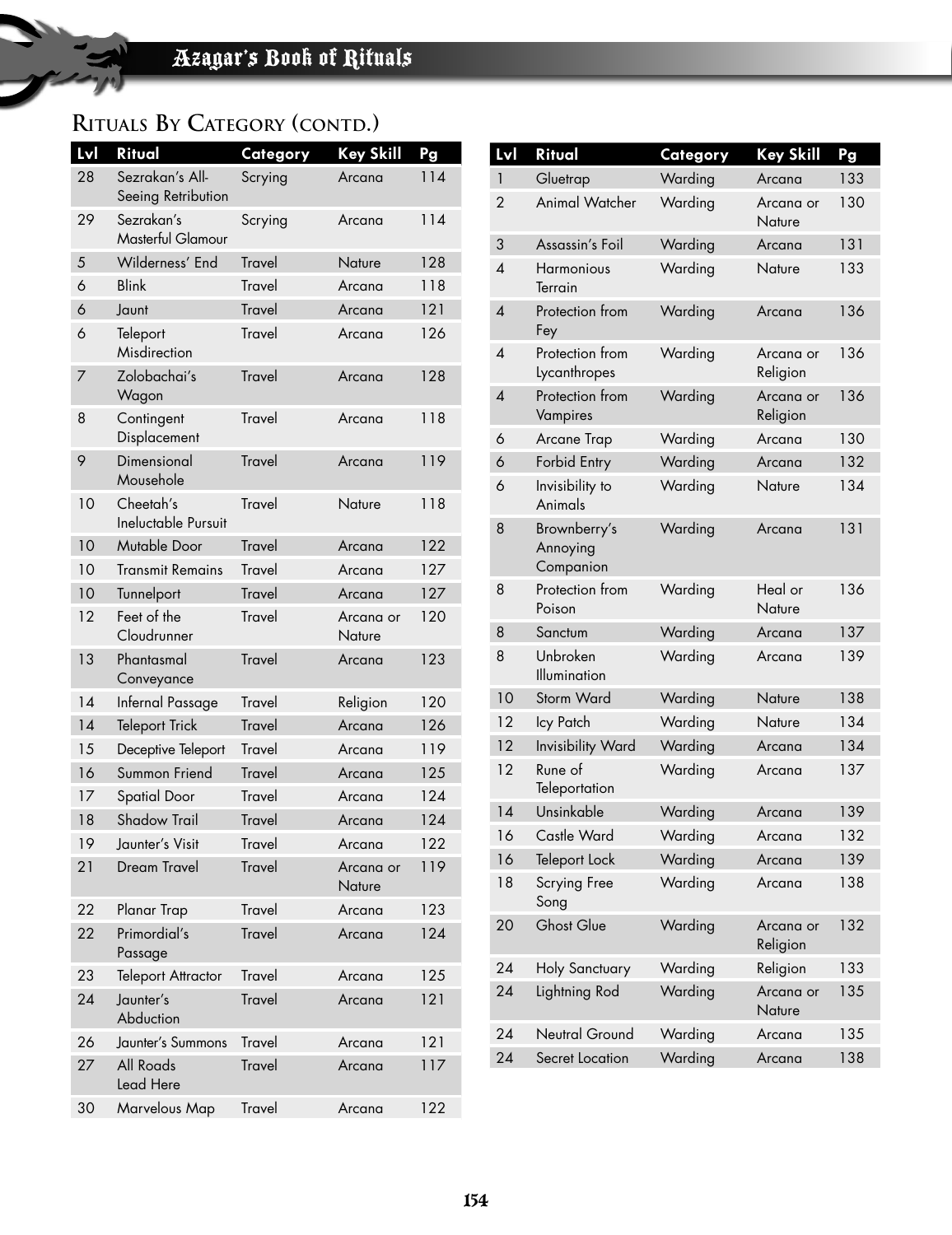iZ.

# Index 4: Rituals by Key Skill

| Lvl            | Ritual                                    | Category          | <b>Key Skill</b> | Pg  |
|----------------|-------------------------------------------|-------------------|------------------|-----|
| 1              | <b>Attuned Focus</b>                      | Creation          | Arcana           | 20  |
| 1              | Aura Reading                              | <b>Divination</b> | Arcana           | 53  |
| 1              | <b>Blood Mask</b>                         | Deception         | Arcana           | 38  |
| 1              | Craft Talisman                            | Creation          | Arcana           | 23  |
| 1              | Delver's Glimpse                          | Exploration       | Arcana           | 73  |
| 1              | Dutch's<br><b>Fastidiousness</b>          | Exploration       | Arcana           | 75  |
| 1              | Gluetrap                                  | Warding           | Arcana           | 133 |
| 1              | Memetic Sending                           | Exploration       | Arcana           | 85  |
| 1              | Message in a<br><b>Bottle</b>             | Exploration       | Arcana           | 86  |
| 1              | Meteorological<br>Horoscope               | Divination        | Arcana           | 57  |
| 1              | Perceive the Ties<br>of Blood             | Divination        | Arcana           | 58  |
| 1              | Remembrance of<br>Wholeness               | Divination        | Arcana           | 59  |
| 1              | Reset                                     | Exploration       | Arcana           | 9   |
| 1              | <b>Ritual Circle</b>                      | Creation          | Arcana           | 33  |
| 1              | Somnus                                    | Exploration       | Arcana           | 93  |
| 1              | Spectral Line                             | Creation          | Arcana           | 35  |
| $\overline{2}$ | <b>Animal Watcher</b>                     | Warding           | Arcana           | 130 |
| $\overline{2}$ | Astrological<br>Inception                 | Divination        | Arcana           | 52  |
| 2              | Create Fetish                             | Creation          | Arcana           | 24  |
| $\overline{2}$ | <b>Create Glamer</b><br>Object            | Deception         | Arcana           | 40  |
| 2              | Deep Pockets                              | Exploration       | Arcana           | 73  |
| $\overline{2}$ | <b>Eternal Flame</b>                      | Exploration       | Arcana           | 77  |
| 3              | Assassin's Foil                           | Warding           | Arcana           | 131 |
| 3              | <b>Battlesigns</b>                        | Exploration       | Arcana           | 69  |
| 3              | Eavesdrop                                 | Divination        | Arcana           | 55  |
| 3              | Energy<br>Enhancement                     | Exploration       | Arcana           | 77  |
| 3              | Ferriandus'<br><b>Peaceful Rest</b>       | Exploration       | Arcana           | 79  |
| 3              | Grim Interrogator                         | Deception         | Arcana           | 44  |
| 3              | Lighten Armor                             | Exploration       | Arcana           | 84  |
| 3              | Munzelmong's<br>Meticulous<br>Mensuration | Divination        | Arcana           | 57  |
| 3              | New Clothes                               | Creation          | Arcana           | 31  |

| Lvl                    | Ritual                          | Category    | <b>Key Skill</b> | Pg  |
|------------------------|---------------------------------|-------------|------------------|-----|
| 3                      | Permanent<br>Passage            | Exploration | Arcana           | 89  |
| 3                      | Steal the Voice                 | Deception   | Arcana           | 50  |
| $\overline{4}$         | Ancient's Chant                 | Exploration | Arcana           | 66  |
| 4                      | Arrow of Scrying                | Scrying     | Arcana           | 108 |
| $\overline{A}$         | <b>Birth Horoscope</b>          | Divination  | Arcana           | 53  |
| $\overline{A}$         | <b>Blood Shaping</b>            | Creation    | Arcana           | 22  |
| $\overline{4}$         | Circle of Amorous<br>Intentions | Deception   | Arcana           | 39  |
| $\overline{4}$         | Cloak of the Dead               | Deception   | Arcana           | 40  |
| $\overline{4}$         | Create Pit                      | Exploration | Arcana           | 72  |
| 4                      | Cultural Insight                | Divination  | Arcana           | 54  |
| $\overline{4}$         | Deceiving<br>Whispers           | Deception   | Arcana           | 41  |
| 4                      | Fallnor's Balloon               | Exploration | Arcana           | 79  |
| $\overline{4}$         | <b>False Life</b>               | Restoration | Arcana           | 103 |
| 4                      | Invisible Weapon                | Deception   | Arcana           | 46  |
| $\overline{4}$         | Lap of Luxury                   | Deception   | Arcana           | 46  |
| 4                      | Liquid Courage                  | Creation    | Arcana           | 30  |
| $\overline{4}$         | Many Little Feet                | Exploration | Arcana           | 84  |
| 4                      | Mesmerism                       | Divination  | Arcana           | 56  |
| 4                      | Phan Xu's Delivery              | Exploration | Arcana           | 89  |
| 4                      | Protection from Fey             | Warding     | Arcana           | 136 |
| $\boldsymbol{\Lambda}$ | Protection from<br>Lycanthropes | Warding     | Arcana           | 136 |
| $\overline{4}$         | Protection from<br>Vampires     | Warding     | Arcana           | 136 |
| 4                      | Stentor's Voice                 | Exploration | Arcana           | 94  |
| 5                      | Aces High                       | Exploration | Arcana           | 65  |
| 5                      | Ancestral Insight               | Divination  | Arcana           | 52  |
| 5                      | <b>Animal Decoy</b>             | Exploration | Arcana           | 66  |
| 5                      | <b>Blood Sacrifice</b>          | Exploration | Arcana           | 70  |
| 5                      | Circle of Ruin                  | Exploration | Arcana           | 71  |
| 5                      | Defender's<br>Devotion          | Exploration | Arcana           | 73  |
| 5                      | Extraplanar Trader              | Exploration | Arcana           | 78  |
| 5                      | <b>Flawless Glamour</b>         | Deception   | Arcana           | 44  |
| 5                      | King's Banquet                  | Creation    | Arcana           | 30  |
| 5                      | Melody of Comfort               | Exploration | Arcana           | 85  |
| 6                      | Arcane Trap                     | Warding     | Arcana           | 130 |
| 6                      | Automation                      | Exploration | Arcana           | 69  |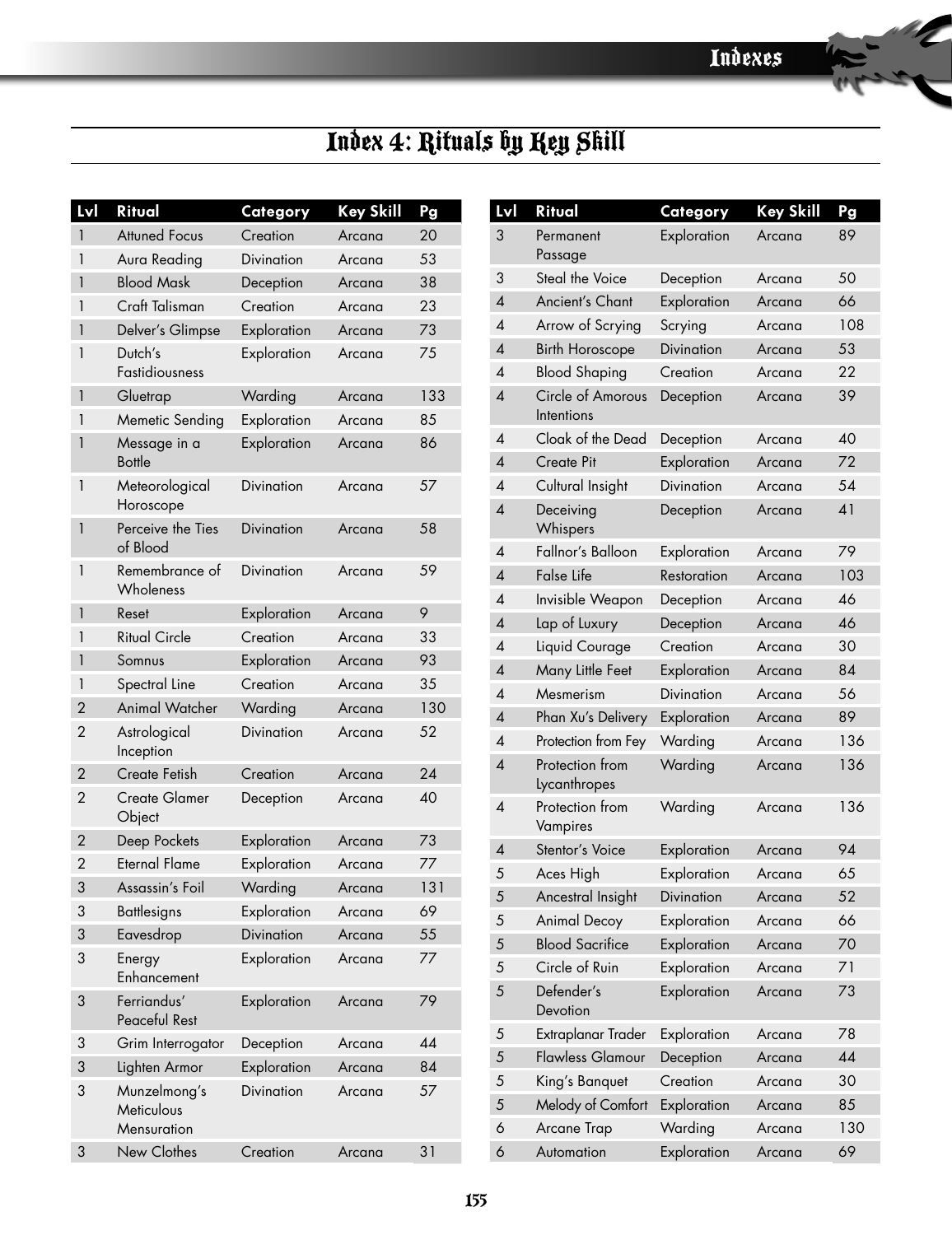| Lvl | Ritual                                 | Category      | <b>Key Skill</b> | Pg  |
|-----|----------------------------------------|---------------|------------------|-----|
| 6   | <b>Blink</b>                           | <b>Travel</b> | Arcana           | 118 |
| 6   | Dance of the<br>Peacock                | Deception     | Arcana           | 91  |
| 6   | Daredevil's<br>Devotion                | Exploration   | Arcana           | 72  |
| 6   | Delay Spirit                           | Binding       | Arcana           | 9   |
| 6   | <b>First Guardian</b>                  | Creation      | Arcana           | 27  |
| 6   | Follow the Money                       | Divination    | Arcana           | 55  |
| 6   | Forbid Entry                           | Warding       | Arcana           | 132 |
| 6   | Gather Storm<br>Clouds                 | Exploration   | Arcana           | 81  |
| 6   | Gullible Song                          | Exploration   | Arcana           | 82  |
| 6   | Hunter's Pouch                         | Creation      | Arcana           | 30  |
| 6   | Jaunt                                  | <b>Travel</b> | Arcana           | 121 |
| 6   | Moonlit Mark                           | Binding       | Arcana           | 14  |
| 6   | Pierce the Veil                        | Divination    | Arcana           | 58  |
| 6   | Poker Face                             | Deception     | Arcana           | 48  |
| 6   | Propitiation                           | Divination    | Arcana           | 58  |
| 6   | Rite of Exorcism                       | Binding       | Arcana           | 16  |
| 6   | Song of Striding<br>and Springing      | Exploration   | Arcana           | 93  |
| 6   | <b>Standing Ovation</b>                | Deception     | Arcana           | 49  |
| 6   | Stolen Knowledge                       | Exploration   | Arcana           | 94  |
| 6   | <b>Tap Power Nexus</b>                 | Exploration   | Arcana           | 96  |
| 6   | Teleport<br>Misdirection               | <b>Travel</b> | Arcana           | 126 |
| 6   | Warder's Pouch                         | Creation      | Arcana           | 36  |
| 7   | <b>Mystic's Devotion</b>               | Exploration   | Arcana           | 86  |
| 7   | Zolobachai's<br>Wagon                  | <b>Travel</b> | Arcana           | 128 |
| 8   | Beacon                                 | Exploration   | Arcana           | 70  |
| 8   | Brownberry's<br>Annoying<br>Companion  | Warding       | Arcana           | 131 |
| 8   | Communicate with<br>the Unintelligible | Exploration   | Arcana           | 71  |
| 8   | Connecting Song                        | Exploration   | Arcana           | 71  |
| 8   | Contingent<br>Displacement             | <b>Travel</b> | Arcana           | 118 |
| 8   | Create Item                            | Creation      | Arcana           | 24  |
| 8   | <b>Defile Nature</b>                   | Creation      | Arcana           | 25  |
| 8   | Finish Surface                         | Exploration   | Arcana           | 80  |
| 8   | Kyleth's Blooded<br>Sight              | Scrying       | Arcana           | 113 |

| Lvl | Ritual                                    | Category      | <b>Key Skill</b> | Pg  |
|-----|-------------------------------------------|---------------|------------------|-----|
| 8   | Open Window<br>(Air)                      | Exploration   | Arcana           | 87  |
| 8   | Open Window<br>(Fire)                     | Exploration   | Arcana           | 88  |
| 8   | Open Window<br>(Water)                    | Exploration   | Arcana           | 88  |
| 8   | Phantom Explorer                          | Exploration   | Arcana           | 90  |
| 8   | Sanctum                                   | Warding       | Arcana           | 137 |
| 8   | Séance                                    | Divination    | Arcana           | 92  |
| 8   | Song of<br>Amplification                  | Exploration   | Arcana           | 93  |
| 8   | Soul Pool                                 | Binding       | Arcana           | 17  |
| 8   | Unbroken<br><b>Illumination</b>           | Warding       | Arcana           | 139 |
| 8   | Vitiate Binding                           | Deception     | Arcana           | 50  |
| 8   | <b>Watchful Ally</b>                      | Exploration   | Arcana           | 98  |
| 9   | Create Contagion                          | Creation      | Arcana           | 23  |
| 9   | Dimensional<br>Mousehole                  | <b>Travel</b> | Arcana           | 119 |
| 9   | Dowsing                                   | Exploration   | Arcana           | 75  |
| 9   | Natural State                             | Exploration   | Arcana           | 86  |
| 9   | <b>Object Guardian</b>                    | Binding       | Arcana           | 15  |
| 10  | <b>Blood Frenzy</b><br>Pouch              | Creation      | Arcana           | 21  |
| 10  | <b>Blood of Ages</b>                      | Scrying       | Arcana           | 108 |
| 10  | Darkvision                                | Exploration   | Arcana           | 73  |
| 10  | Eagle Eyes                                | Divination    | Arcana           | 54  |
| 10  | Emit's Plaques of<br>Far Sight            | Scrying       | Arcana           | 110 |
| 10  | Incognito                                 | Deception     | Arcana           | 45  |
| 10  | Mutable Door                              | Travel        | Arcana           | 122 |
| 10  | Skirt the Line                            | Deception     | Arcana           | 48  |
| 10  | Starr's Sanctuary of<br>Serene Reflection | Exploration   | Arcana           | 93  |
| 10  | Transmit Remains                          | <b>Travel</b> | Arcana           | 127 |
| 10  | Tunnelport                                | <b>Travel</b> | Arcana           | 127 |
| 10  | Will of the Masses                        | Divination    | Arcana           | 62  |
| 11  | Contingent Ritual                         | Exploration   | Arcana           | 72  |
| 11  | Extradimensional<br><b>Stables</b>        | Exploration   | Arcana           | 78  |
| 11  | <b>Find Followers</b>                     | Exploration   | Arcana           | 80  |
| 11  | Finest Worksong                           | Creation      | Arcana           | 27  |
| 12  | Aggravate Disease                         | Binding       | Arcana           | 6   |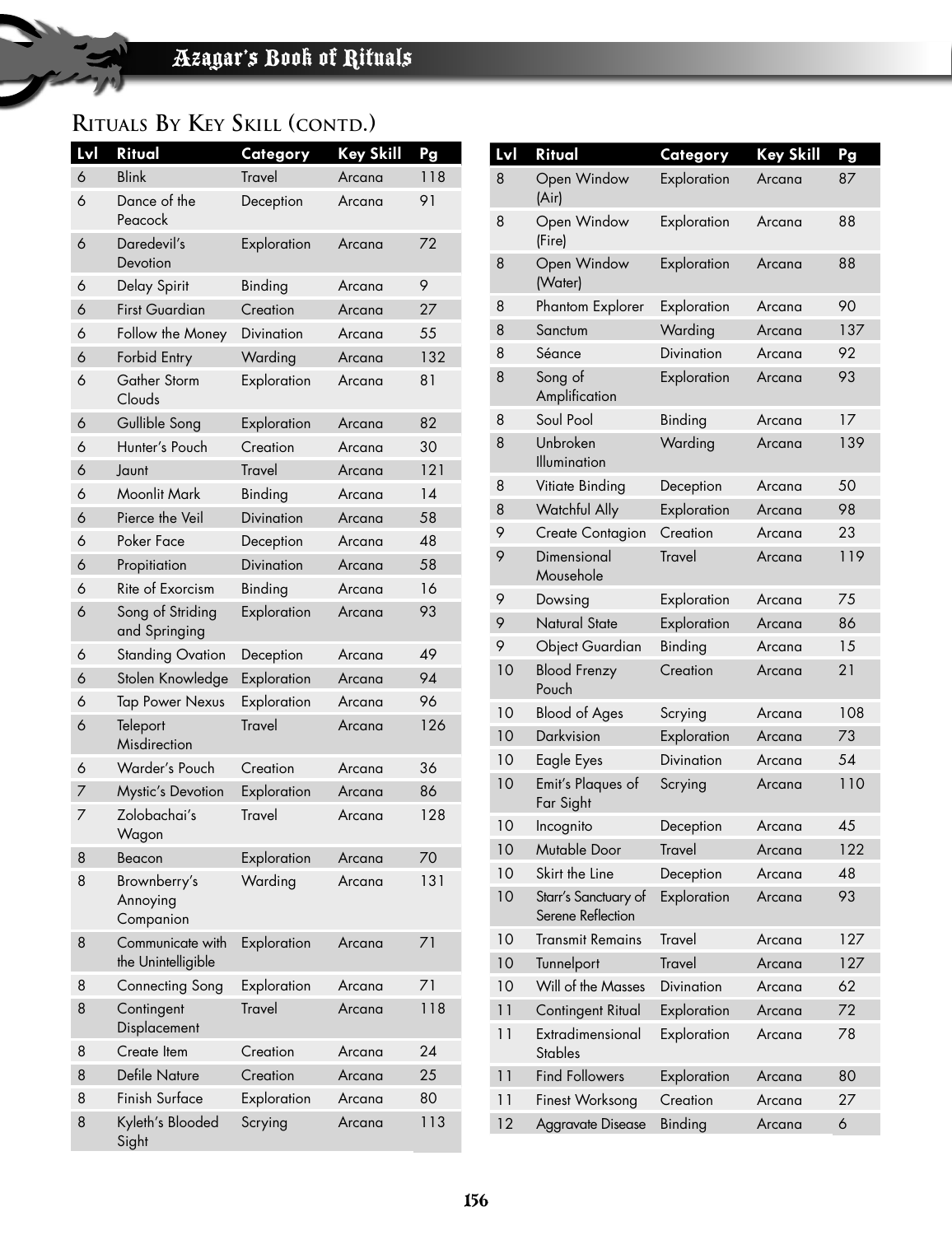| Lvl | Ritual                            | Category      | <b>Key Skill</b> | Pg  |
|-----|-----------------------------------|---------------|------------------|-----|
| 12  | Alter Terrain                     | Exploration   | Arcana           | 66  |
| 12  | Camouflage                        | Deception     | Arcana           | 39  |
| 12  | Emit's Wandering<br>Coin          | Scrying       | Arcana           | 111 |
| 12  | Feet of the<br>Cloudrunner        | <b>Travel</b> | Arcana           | 120 |
| 12  | Grave<br>Countenance              | Deception     | Arcana           | 44  |
| 12  | <b>Improved Magic</b><br>Circle   | Binding       | Arcana           | 12  |
| 12  | <b>Invisibility Ward</b>          | Warding       | Arcana           | 134 |
| 12  | Kyleth's<br>Augmented<br>Familiar | Scrying       | Arcana           | 113 |
| 12  | Manse                             | Exploration   | Arcana           | 84  |
| 12  | Oath of the<br>Guardian           | Binding       | Arcana           | 14  |
| 12  | Obsession                         | Binding       | Arcana           | 15  |
| 12  | Pin the Soul                      | Binding       | Arcana           | 89  |
| 12  | Rune of<br>Teleportation          | Warding       | Arcana           | 137 |
| 12  | Song of Listening                 | Scrying       | Arcana           | 115 |
| 12  | Vanish                            | Deception     | Arcana           | 50  |
| 13  | Phantasmal<br>Conveyance          | <b>Travel</b> | Arcana           | 123 |
| 13  | Sezrakan's<br>Deceitful Sensor    | Scrying       | Arcana           | 114 |
| 14  | Continuous<br>Deception           | Deception     | Arcana           | 40  |
| 14  | Eclipse                           | Deception     | Arcana           | 42  |
| 14  | <b>Eternal Slumber</b>            | Binding       | Arcana           | 10  |
| 14  | Feast of the Dead                 | Restoration   | Arcana           | 104 |
| 14  | Imbue With Ability                | Exploration   | Arcana           | 82  |
| 14  | Phase Shift                       | Deception     | Arcana           | 47  |
| 14  | Sea's Blessing                    | Exploration   | Arcana           | 92  |
| 14  | Spark of Life                     | Creation      | Arcana           | 33  |
| 14  | <b>Teleport Trick</b>             | <b>Travel</b> | Arcana           | 126 |
| 14  | Unsinkable                        | Warding       | Arcana           | 139 |
| 15  | Consult Paradox                   | Divination    | Arcana           | 53  |
| 15  | Deceptive Teleport                | <b>Travel</b> | Arcana           | 119 |
| 16  | Bond of Life                      | Restoration   | Arcana           | 100 |
| 16  | Castle Ward                       | Warding       | Arcana           | 132 |
| 16  | Defile Soul                       | Creation      | Arcana           | 26  |
| 16  | <b>Enchanted Slumber</b>          | Exploration   | Arcana           | 10  |

| Lvl | Ritual                      | Category          | Key Skill | Pg  |
|-----|-----------------------------|-------------------|-----------|-----|
| 16  | <b>Enduring Ward</b>        | Creation          | Arcana    | 26  |
| 16  | <b>Flames of Allies</b>     | Scrying           | Arcana    | 111 |
| 16  | Frog Curse                  | Binding           | Arcana    | 10  |
| 16  | Hallucinatory<br>Spectators | Deception         | Arcana    | 45  |
| 16  | Simulacrum                  | Creation          | Arcana    | 33  |
| 16  | Summon Friend               | <b>Travel</b>     | Arcana    | 125 |
| 16  | Teleport Lock               | Warding           | Arcana    | 138 |
| 17  | <b>Spatial Door</b>         | <b>Travel</b>     | Arcana    | 124 |
| 18  | <b>False Portents</b>       | Deception         | Arcana    | 43  |
| 18  | Nightmares                  | Deception         | Arcana    | 47  |
| 18  | Restlessness                | Deception         | Arcana    | 48  |
| 18  | Scrying Free Song           | Warding           | Arcana    | 138 |
| 18  | <b>Shadow Trail</b>         | <b>Travel</b>     | Arcana    | 124 |
| 18  | Soul Engine                 | Binding           | Arcana    | 17  |
| 19  | Jaunter's Visit             | <b>Travel</b>     | Arcana    | 122 |
| 20  | Bookworm Mage               | Creation          | Arcana    | 22  |
| 20  | <b>Command Marut</b>        | Binding           | Arcana    | 8   |
| 20  | <b>False Portal</b>         | Deception         | Arcana    | 42  |
| 20  | <b>Ghost Glue</b>           | Warding           | Arcana    | 132 |
| 20  | Nesba's Mock Self           | Creation          | Arcana    | 31  |
| 20  | Overland Flight             | Exploration       | Arcana    | 88  |
| 21  | Dream Travel                | <b>Travel</b>     | Arcana    | 119 |
| 22  | Geas                        | Binding           | Arcana    | 11  |
| 22  | Master's Whip               | Binding           | Arcana    | 13  |
| 22  | Planar Trap                 | <b>Travel</b>     | Arcana    | 123 |
| 22  | Primordial's<br>Passage     | <b>Travel</b>     | Arcana    | 124 |
| 22  | Spark of Life,<br>Greater   | Creation          | Arcana    | 33  |
| 22  | <b>Telltale Trail</b>       | Exploration       | Arcana    | 96  |
| 23  | <b>Teleport Attractor</b>   | <b>Travel</b>     | Arcana    | 125 |
| 24  | <b>Confining Shackles</b>   | Binding           | Arcana    | 8   |
| 24  | <b>Final Pact</b>           | Binding           | Arcana    | 10  |
| 24  | Hallucinatory<br>Regiment   | Deception         | Arcana    | 45  |
| 24  | Jaunter's Abduction         | <b>Travel</b>     | Arcana    | 121 |
| 24  | Lifeshield                  | Binding           | Arcana    | 12  |
| 24  | Lightning Rod               | Warding           | Arcana    | 135 |
| 24  | <b>Mass Power</b>           | Exploration       | Arcana    | 85  |
| 24  | Melding of<br>the Minds     | <b>Divination</b> | Arcana    | 55  |
| 24  | <b>Modify Memories</b>      | Binding           | Arcana    | 13  |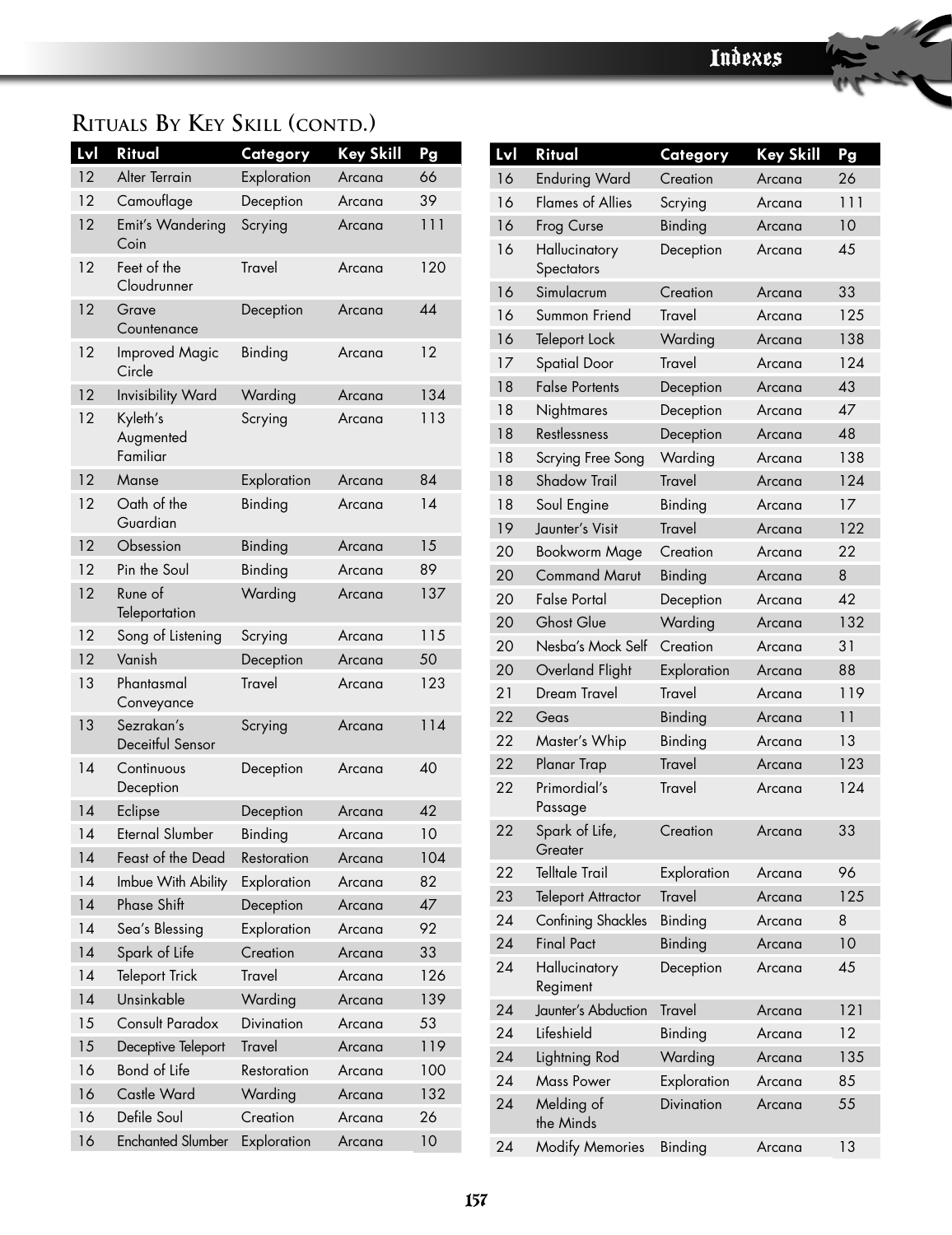| Lvl            | Ritual                                | Category      | <b>Key Skill</b> | Pg  |
|----------------|---------------------------------------|---------------|------------------|-----|
| 24             | Neutral Ground                        | Warding       | Arcana           | 135 |
| 24             | Secret Location                       | Warding       | Arcana           | 138 |
| 24             | Sympathetic Focus                     | Creation      | Arcana           | 36  |
| 25             | Genesis                               | Creation      | Arcana           | 29  |
| 26             | Censer of Farsight                    | Scrying       | Arcana           | 109 |
| 26             | Dragonfriend<br>Song                  | Exploration   | Arcana           | 75  |
| 26             | Hidden Soul                           | Restoration   | Arcana           | 105 |
| 26             | Jaunter's Summons                     | <b>Travel</b> | Arcana           | 121 |
| 26             | <b>Vital Link</b>                     | Exploration   | Arcana           | 97  |
| 26             | Winter's Sojourn                      | Binding       | Arcana           | 18  |
| 27             | All Roads<br>Lead Here                | <b>Travel</b> | Arcana           | 117 |
| 27             | <b>Floating Castle</b>                | Exploration   | Arcana           | 81  |
| 27             | Time<br>Compression                   | Restoration   | Arcana           | 106 |
| 28             | Sezrakan's All-<br>Seeing Retribution | Scrying       | Arcana           | 114 |
| 29             | Sezrakan's<br>Masterful<br>Glamour    | Scrying       | Arcana           | 114 |
| 30             | Marvelous Map                         | <b>Travel</b> | Arcana           | 122 |
| 30             | <b>Raise Castle</b>                   | Creation      | Arcana           | 32  |
| 1              | Cleansing                             | Restoration   | Heal             | 101 |
| $\overline{2}$ | <b>Transfer Vitality</b>              | Restoration   | Heal             | 106 |
| 3              | Detect Ailment                        | Restoration   | Heal             | 102 |
| 5              | <b>Restore Senses</b>                 | Restoration   | Heal             | 105 |
| 6              | Cure Lycanthropy                      | Restoration   | Heal             | 101 |
| 8              | <b>Extended Vitality</b>              | Restoration   | Heal             | 102 |
| 8              | Protection from<br>Poison             | Warding       | Heal             | 136 |
| 16             | Contingent<br>Recovery                | Restoration   | Heal             | 101 |
| 18             | Heal                                  | Restoration   | Heal             | 105 |
| 24             | Restore Youth                         | Restoration   | Heal             | 105 |
| 1              | <b>Attuned Focus</b>                  | Creation      | Nature           | 20  |
| 1              | Craft Talisman                        | Creation      | Nature           | 23  |
| 1              | Create Lodestone                      | Creation      | Nature           | 25  |
| 1              | Easy Climb                            | Exploration   | Nature           | 76  |
| 1              | Meteorological<br>Horoscope           | Divination    | Nature           | 57  |
| 1              | Remembrance of<br>Wholeness           | Divination    | Nature           | 59  |
| 1              | Repel Vermin                          | Exploration   | Nature           | 91  |

| Lvl                      | Ritual                           | Category          | <b>Key Skill</b> | Pg  |
|--------------------------|----------------------------------|-------------------|------------------|-----|
| 1                        | <b>Ritual Circle</b>             | Creation          | Nature           | 33  |
| 1                        | Seeds of Plenty                  | Exploration       | Nature           | 92  |
| $\mathbf{1}$             | Somnus                           | Exploration       | Nature           | 93  |
| 2                        | <b>Animal Watcher</b>            | Warding           | Nature           | 130 |
| $\overline{2}$           | Scent of Blood                   | Exploration       | Nature           | 91  |
| 2                        | <b>Trackless Passage</b>         | Exploration       | Nature           | 97  |
| 3                        | <b>Animal Thief</b>              | Exploration       | Nature           | 68  |
| 3                        | Animal Tracker                   | Exploration       | Nature           | 68  |
| 3                        | <b>Brew Herbal</b><br>Concoction | Creation          | Nature           | 22  |
| 3                        | <b>Bonded Mount</b>              | Binding           | Nature           | 7   |
| 3                        | Fletcher                         | Creation          | Nature           | 29  |
| 3                        | Light Step                       | Exploration       | Nature           | 83  |
| 3                        | Nature's Voice                   | Exploration       | Nature           | 87  |
| 4                        | Burrow                           | Exploration       | Nature           | 70  |
| $\overline{A}$           | <b>Create Pit</b>                | Exploration       | Nature           | 72  |
| $\overline{A}$           | <b>Harmonious</b><br>Terrain     | Warding           | Nature           | 133 |
| $\overline{A}$           | Hibernation                      | Exploration       | Nature           | 82  |
| $\overline{\mathcal{A}}$ | Nature's Road                    | Exploration       | Nature           | 87  |
| $\overline{A}$           | Sentinel's Devotion              | Exploration       | Nature           | 92  |
| 5                        | Ancestral Insight                | <b>Divination</b> | Nature           | 52  |
| 5                        | <b>Animal Decoy</b>              | Exploration       | Nature           | 66  |
| 5                        | Easy Trail                       | Exploration       | Nature           | 76  |
| 5                        | Petrify Wood                     | Creation          | Nature           | 31  |
| 5                        | Summon Animals                   | Binding           | Nature           | 95  |
| 5                        | Wilderness' End                  | <b>Travel</b>     | Nature           | 128 |
| 6                        | Animal Investiture               | Exploration       | Nature           | 67  |
| 6                        | <b>Beast Cloak</b>               | Creation          | Nature           | 21  |
| 6                        | Dog Scent                        | Exploration       | Nature           | 74  |
| 6                        | <b>Eternal Sunshine</b>          | Creation          | Nature           | 26  |
| 6                        | Gather Storm<br>Clouds           | Exploration       | Nature           | 81  |
| 6                        | Hunter's Pouch                   | Creation          | Nature           | 30  |
| 6                        | Invisibility to<br>Animals       | Warding           | Nature           | 134 |
| 6                        | Leave No Trace                   | Exploration       | Nature           | 83  |
| 6                        | Propitiation                     | Divination        | Nature           | 58  |
| 6                        | Rite of Exorcism                 | Binding           | Nature           | 16  |
| 6                        | <b>Tap Power Nexus</b>           | Exploration       | Nature           | 96  |
| 6                        | Warder's Pouch                   | Creation          | Nature           | 36  |
| 7                        | <b>Animal Host</b>               | Binding           | Nature           | 7   |
| 8                        | Attune Lodestone                 | Exploration       | Nature           | 68  |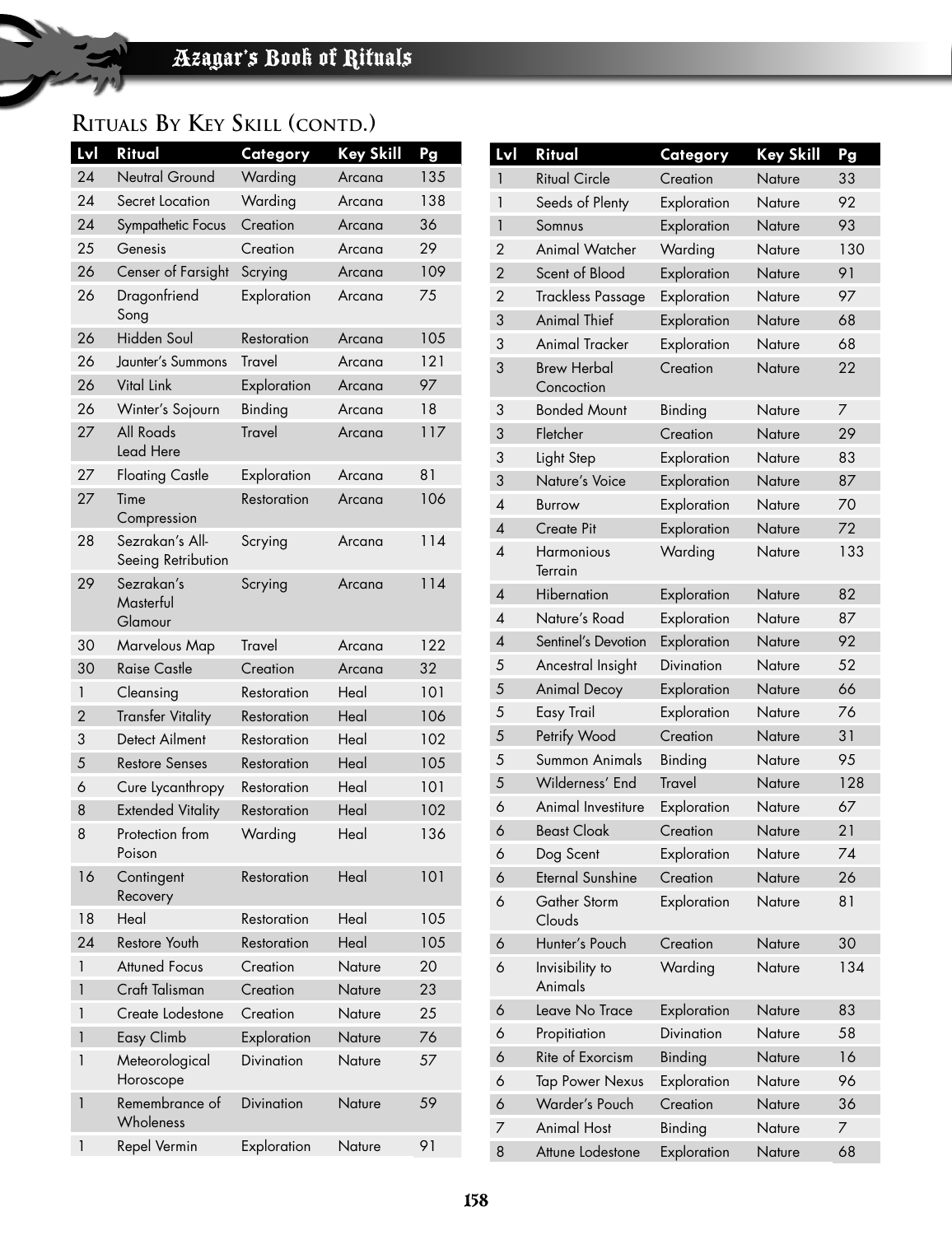| Lvl            | Ritual                                  | Category          | <b>Key Skill</b> | Pg  |
|----------------|-----------------------------------------|-------------------|------------------|-----|
| 8              | Fly on the Wall                         | Scrying           | Nature           | 112 |
| 8              | Protection from<br>Poison               | Warding           | Nature           | 136 |
| 8              | <b>Watchful Ally</b>                    | Exploration       | Nature           | 98  |
| 9              | Create Contagion                        | Creation          | Nature           | 23  |
| 9              | Natural State                           | Exploration       | Nature           | 86  |
| 10             | <b>Blood Frenzy</b><br>Pouch            | Creation          | Nature           | 21  |
| 10             | Cheetah's<br><b>Ineluctable Pursuit</b> | <b>Travel</b>     | Nature           | 118 |
| 10             | Spirit Walk                             | Divination        | Nature           | 61  |
| 10             | <b>Storm Ward</b>                       | Warding           | Nature           | 138 |
| 12             | Alter Terrain                           | Exploration       | Nature           | 66  |
| 12             | Feet of the<br>Cloudrunner              | <b>Travel</b>     | Nature           | 120 |
| 12             | Icy Patch                               | Warding           | Nature           | 134 |
| 12             | Part the Waters                         | Exploration       | Nature           | 89  |
| 12             | Plant Growth                            | Creation          | Nature           | 32  |
| 14             | <b>Fire Walk</b>                        | Exploration       | Nature           | 80  |
| 14             | Group Wildshape                         | Exploration       | Nature           | 82  |
| 14             | Sea's Blessing                          | Exploration       | Nature           | 92  |
| 15             | Gift of the Fey                         | Scrying           | Nature           | 112 |
| 16             | Create Druid<br>Grove                   | Creation          | Nature           | 24  |
| 16             | <b>Enduring Ward</b>                    | Creation          | Nature           | 26  |
| 18             | Sun's Renewal                           | Restoration       | Nature           | 106 |
| 20             | Earthquake                              | Exploration       | Nature           | 76  |
| 20             | Forestwatch                             | Scrying           | Nature           | 112 |
| 21             | Dream Travel                            | <b>Travel</b>     | Nature           | 119 |
| 22             | Storm of Insects                        | Exploration       | Nature           | 94  |
| 22             | Tree of Life                            | Exploration       | Nature           | 97  |
| 24             | Cure Blight                             | Restoration       | Nature           | 101 |
| 24             | Lightning Rod                           | Warding           | Nature           | 135 |
| 25             | Summon Storm                            | Exploration       | Nature           | 95  |
| 1              | <b>Attuned Focus</b>                    | Creation          | Religion         | 20  |
| 1              | <b>Baptize the Faithful</b>             | Restoration       | Religion         | 100 |
| 1              | Easy Climb                              | Exploration       | Religion         | 76  |
| 1              | Remembrance of<br>Wholeness             | <b>Divination</b> | Religion         | 59  |
| 1              | Reset                                   | Exploration       | Religion         | 91  |
| 1              | <b>Ritual Circle</b>                    | Creation          | Religion         | 33  |
| 1              | Somnus                                  | Exploration       | Religion         | 93  |
| $\overline{2}$ | Armor of the<br>Blessed                 | Binding           | Religion         | 7   |

| Lvl            | Ritual                             | Category          | <b>Key Skill</b> | Pg  |
|----------------|------------------------------------|-------------------|------------------|-----|
| $\overline{2}$ | Create Fetish                      | Creation          | Religion         | 24  |
| 2              | Library of the Gods                | Divination        | Religion         | 55  |
| $\overline{2}$ | <b>True Faith</b>                  | Divination        | Religion         | 62  |
| 3              | <b>Bonded Mount</b>                | Binding           | Religion         | 7   |
| 3              | Energy<br>Enhancement              | Exploration       | Religion         | 77  |
| 3              | Grim Interrogator                  | Deception         | Religion         | 44  |
| 3              | Radiance Infusion                  | Exploration       | Religion         | 91  |
| 3              | Unearth the<br><b>Mortal Frame</b> | Exploration       | Religion         | 97  |
| 4              | Ancient's Chant                    | Exploration       | Religion         | 66  |
| 4              | Cultural Insight                   | <b>Divination</b> | Religion         | 54  |
| $\overline{4}$ | <b>False Life</b>                  | Restoration       | Religion         | 103 |
| 4              | Protection from<br>Lycanthropes    | Warding           | Religion         | 136 |
| $\overline{4}$ | Protection from<br>Vampires        | Warding           | Religion         | 136 |
| 4              | Sentinel's<br>Devotion             | Exploration       | Religion         | 92  |
| 5              | Aces High                          | Exploration       | Religion         | 65  |
| 5              | Defender's<br>Devotion             | Exploration       | Religion         | 73  |
| 5              | Easy Trail                         | Exploration       | Religion         | 76  |
| 5              | Spectral Cat                       | Creation          | Religion         | 34  |
| 6              | Daredevil's<br>Devotion            | Exploration       | Religion         | 72  |
| 6              | <b>Eternal Sunshine</b>            | Creation          | Religion         | 26  |
| 6              | Evoke the Inner<br>Strength        | Exploration       | Religion         | 77  |
| 6              | Moonlit Mark                       | Binding           | Religion         | 14  |
| 6              | Prayer of Purity                   | Exploration       | Religion         | 90  |
| 6              | Propitiation                       | Divination        | Religion         | 58  |
| 6              | Rite of Exorcism                   | Binding           | Religion         | 16  |
| 6              | <b>Standing Ovation</b>            | Deception         | Religion         | 49  |
| 7              | Feign Death                        | Deception         | Religion         | 43  |
| 7              | <b>Mystic's Devotion</b>           | Exploration       | Religion         | 86  |
| 8              | <b>Heavenly Raiment</b>            | Creation          | Religion         | 29  |
| 8              | Séance                             | Divination        | Religion         | 92  |
| 8              | Soul Pool                          | Binding           | Religion         | 17  |
| 8              | <b>Tormented Slumber</b>           | Binding           | Religion         | 18  |
| 8              | <b>Watchful Ally</b>               | Exploration       | Religion         | 98  |
| 10             | <b>Blood of Ages</b>               | Scrying           | Religion         | 108 |
| 10             | Hallow                             | Binding           | Religion         | 11  |